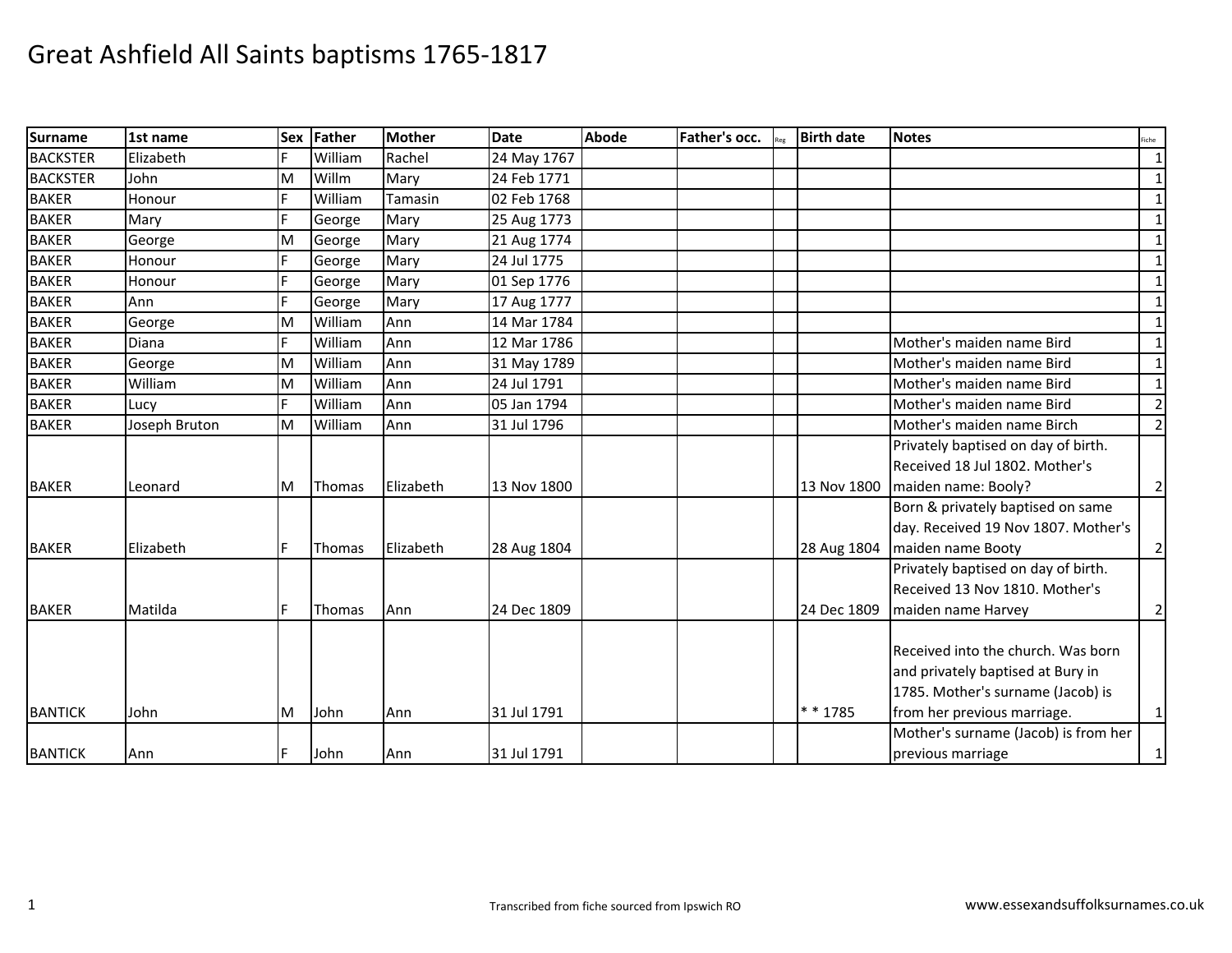| <b>Surname</b> | 1st name      |    | Sex Father | <b>Mother</b> | <b>Date</b> | Abode    | Father's occ. |   | <b>Birth date</b> | <b>Notes</b>                         | Fiche          |
|----------------|---------------|----|------------|---------------|-------------|----------|---------------|---|-------------------|--------------------------------------|----------------|
|                |               |    |            |               |             |          |               |   |                   |                                      |                |
|                |               |    |            |               |             |          |               |   |                   | Mother's maiden name, Mann, given.   |                |
|                |               |    |            |               |             |          |               |   |                   | This is her second marriage - her    |                |
|                |               |    |            |               |             |          |               |   |                   | name from her previous marriage is   |                |
| <b>BANTICK</b> | Elizabeth     | F  | John       | Ann           | 07 Aug 1796 |          |               |   |                   | given as well (Jaget?).              | $\mathbf{2}$   |
|                |               |    |            |               |             |          |               |   |                   | Mother's surname (Man) is from her   |                |
| <b>BANTICK</b> | Daniel        | M  | John       | Ann           | 24 Feb 1799 |          |               |   |                   | previous marriage.                   | $\mathbf{2}$   |
|                |               |    |            |               |             |          |               |   |                   | Mother's name (Man) is from her      |                |
| <b>BANTICK</b> | Samuel        | M  | John       | Ann           | 01 Feb 1801 |          |               |   |                   | previous marriage.                   | $\mathbf{2}$   |
|                |               |    |            |               |             |          |               |   |                   | Mother's surname (Man) is from her   |                |
| <b>BANTICK</b> | Seely         | F  | John       | Ann           | 17 Apr 1803 |          |               |   |                   | previous marriage.                   | $\overline{2}$ |
|                |               |    |            |               |             |          |               |   |                   | Mother's surname (Mann) is from her  |                |
| <b>BANTICK</b> | <b>Thomas</b> | M  | John       | Ann           | 16 Jun 1805 |          |               |   |                   | previous marriage.                   | $\mathbf{2}$   |
| <b>BARNES</b>  | Lucy          | F  | Robert     | Ann           | 18 Sep 1785 |          |               |   |                   |                                      | $\mathbf{1}$   |
| <b>BARNES</b>  | Ann           |    | Robert     | Ann           | 27 Jul 1788 |          |               |   |                   | Mother's maiden name Bayley          | $\mathbf{1}$   |
| <b>BARNES</b>  | Elizabeth     | F. | Robert     | Ann           | 11 Jul 1790 |          |               |   |                   | Mother's maiden name Bayley          | 1              |
| <b>BARNES</b>  | Lucy          | F. | Robert     | Ann           | 03 Mar 1793 |          |               |   |                   | Mother's maiden name Bayley          | $\overline{2}$ |
| <b>BARNES</b>  | Robert        | M  | Robert     | Ann           | 30 Nov 1795 |          |               |   |                   | Mother's maiden name Bayley          | $\overline{2}$ |
|                |               |    |            |               |             |          |               |   |                   |                                      |                |
| <b>BARNES</b>  | Susanna       | F  | Richard    | Eliz          | 28 Jan 1807 |          |               |   |                   | Privately baptised. Received 01 Mar. | $\overline{2}$ |
| <b>BARNES</b>  | Maria Ann     | Е  | Richard    | <b>Ellis</b>  | 12 Jan 1812 |          |               |   |                   | Mother's maiden name Whitton         | $\overline{2}$ |
| <b>BARNES</b>  | Jemima        | E  |            | Lucy          | 14 Nov 1813 | Ashfield |               | 9 |                   | Base born                            | $\overline{2}$ |
| <b>BARRELL</b> | Sarah         | F. | Robert     | Sarah         | 01 Feb 1765 |          |               |   |                   |                                      | $\mathbf{1}$   |
| <b>BARRELL</b> | Thomas        | M  | Robert     | Sarah         | 23 May 1766 |          |               |   |                   |                                      | $\mathbf{1}$   |
| <b>BARRELL</b> | John          | M  | Robt       | Sarah         | 30 Mar 1768 |          |               |   |                   | Privately. Received 22 May.          | $\mathbf{1}$   |
| <b>BARRELL</b> | Mary          | F  | Robert     | Sarah         | 10 Aug 1769 |          |               |   |                   |                                      | $\mathbf{1}$   |
| <b>BARRELL</b> | William       | M  | Robert     | Sarah         | 02 Apr 1771 |          |               |   |                   |                                      | $\mathbf 1$    |
| <b>BARRELL</b> | Ann           | F. | Robert     | Sarah         | 11 Jun 1773 |          |               |   |                   |                                      | $\mathbf{1}$   |
| <b>BARRELL</b> | Ann           | Ė  | Robert     | Sarah         | 13 Jan 1775 |          |               |   |                   |                                      | $\mathbf{1}$   |
| <b>BARRELL</b> | Robert        | M  | Robert     | Mary          | 14 Nov 1783 |          |               |   |                   | The father is "Robert jnr."          | $\mathbf{1}$   |
| <b>BARRELL</b> | Susan         |    | Robert     | Susan         | 02 Jul 1785 |          |               |   |                   | Mother's maiden name Biscoe          | $\mathbf{1}$   |
| <b>BARRELL</b> | Ann           |    |            | Sarah         | 18 Jun 1786 |          |               |   |                   | Singlewoman                          | $\mathbf 1$    |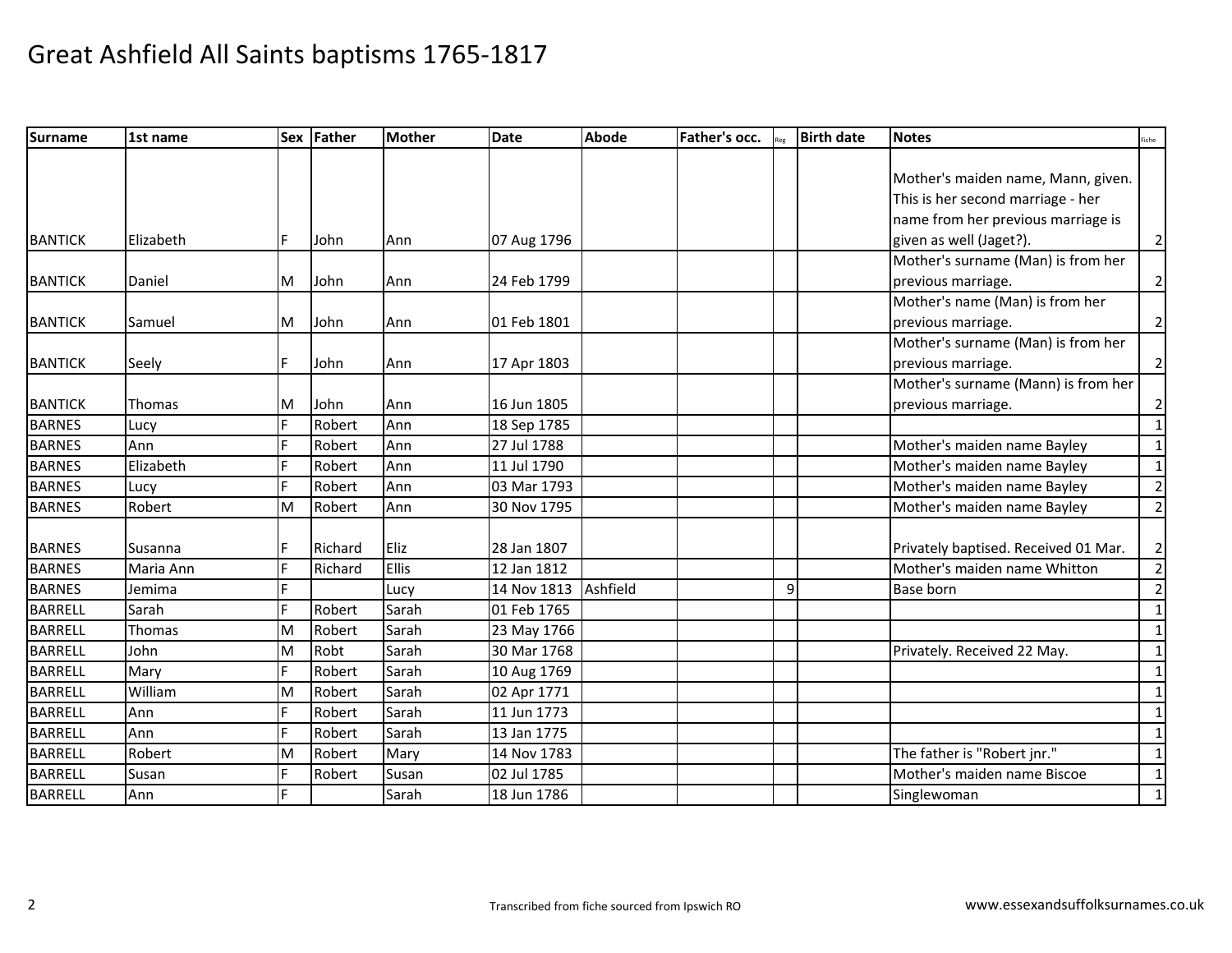| <b>Surname</b>   | 1st name                 | <b>Sex</b> | Father  | Mother    | <b>Date</b> | <b>Abode</b> | Father's occ. | <b>Birth date</b> | <b>Notes</b>                          | Fiche          |
|------------------|--------------------------|------------|---------|-----------|-------------|--------------|---------------|-------------------|---------------------------------------|----------------|
|                  |                          |            |         |           |             |              |               |                   | The father is Robt jnr. Mother's      |                |
| <b>BARRELL</b>   | Robert                   | M          | Robt    | Susan     | 10 Apr 1787 |              |               |                   | maiden name Biscoe                    | 1              |
|                  |                          |            |         |           |             |              |               |                   | The father is Robt jnr. Mother's      |                |
| <b>BARRELL</b>   | John                     | М          | Robt    | Susan     | 08 Mar 1789 |              |               |                   | maiden name Biscoe.                   | 1              |
| <b>BARRELL</b>   | Elizabeth                | F          | Robert  | Susan     | 20 Jan 1791 |              |               |                   | Mother's maiden name Biscoe           | $\mathbf{1}$   |
|                  |                          |            |         |           |             |              |               |                   |                                       |                |
|                  |                          |            |         |           |             |              |               |                   | Privately. The father is Robert jnr.  |                |
| <b>BARRELL</b>   | Joseph                   | M          | Robert  | Susan     | 03 Jun 1792 |              |               |                   | Mother's maiden name Biscoe           | $\mathbf{1}$   |
| <b>BARRELL</b>   | Thomas                   | M          | Robert  | Susan     | 03 Jul 1796 |              |               | * Jan 1795        | Mother's maiden name Biscoe           | $\overline{2}$ |
| <b>BARRELL</b>   | Ann Mary                 | F          | Robert  | Susan     | 03 Jul 1796 |              |               |                   | Mother's maiden name Biscoe           | $\overline{2}$ |
|                  |                          |            |         |           |             |              |               |                   | Received. Had been privately baptised |                |
|                  |                          |            |         |           |             |              |               |                   | 06 May 179_. Mother's maiden          |                |
| <b>BARRELL</b>   | William                  | М          | Robert  | Susan     | 10 Feb 1799 |              |               |                   | <b>Biscoe</b>                         | 2              |
| <b>BART</b>      | William                  | M          | John    | Sophia    | 21 Oct 1798 |              |               |                   | Mother's maiden name Quantrill        | $\mathbf 2$    |
| <b>BAXTER</b>    | William                  | M          | William | Rachel    | 05 Jan 1766 |              |               |                   |                                       | $\mathbf{1}$   |
| <b>BAXTER</b>    | Mary                     |            | Wm      | Mary      | 06 Sep 1772 |              |               |                   | Privately. Received 27 Sep            | 1              |
| <b>BAXTER</b>    | Charlotte                | F.         | Willm   | Mary      | 26 Nov 1775 |              |               |                   |                                       | $\mathbf{1}$   |
| <b>BAXTER</b>    | Kezia                    | E          | William | Mary      | 07 May 1780 |              |               |                   |                                       | 1              |
| <b>BAXTER</b>    | John                     | M          |         | Charlotte | 31 Mar 1799 |              |               |                   | Singlewoman                           | $\overline{2}$ |
| <b>BLAKE</b>     |                          | M          | Andrew  | Mary      | 29 Nov 1801 |              |               |                   |                                       | $\overline{2}$ |
| <b>BLAKE</b>     | Susan                    | F          | Andrew  | Mary      | 23 Oct 1803 |              |               |                   | Mother's maiden name Kim              | $\overline{2}$ |
| <b>BLAKE</b>     | <b>Andrew Kimm</b>       | M          | Andrew  | Mary      | * Sep 1805  |              |               |                   | Mother's maiden name Kimm             | $\overline{2}$ |
| <b>BLAKE</b>     | Elizabeth                | F.         | Andrew  | Mary      | 08 May 1808 |              |               |                   | Mother's maiden name Kimm             | 2              |
|                  |                          |            |         |           |             |              |               |                   | Mother's maiden name given, but is    |                |
| <b>BLIZARD</b>   | George                   | M          | George  | Ann       | 11 Jun 1807 |              |               |                   | only partially legible: H*            | $\overline{2}$ |
| <b>BLOMFIELD</b> | William                  | M          | William | Mary      | 29 Nov 1767 |              |               |                   |                                       | 1              |
| <b>BLOMFIELD</b> | <b>Charles Burroughs</b> | M          | William | Mary      | 15 Jul 1770 |              |               |                   |                                       | 1              |
| <b>BLOMFIELD</b> | Mary                     |            | Wm      | Mary      | 18 Oct 1772 |              |               |                   |                                       | 1              |
| <b>BLOMFIELD</b> | George                   | M          | William | Mary      | 27 Mar 1774 |              |               |                   |                                       | $\mathbf{1}$   |
| <b>BLOMFIELD</b> | Sarah                    |            | William | Mary      | 28 Dec 1777 |              |               |                   |                                       | 1              |
| <b>BLOMFIELD</b> | Elizabeth                |            | William | Mary      | 30 Sep 1781 |              |               |                   |                                       | 1              |
| <b>BLOMFIELD</b> | Sarah                    |            | William | Sarah     | 04 Apr 1790 |              |               |                   | Mother's maiden name Sadler           | $\mathbf{1}$   |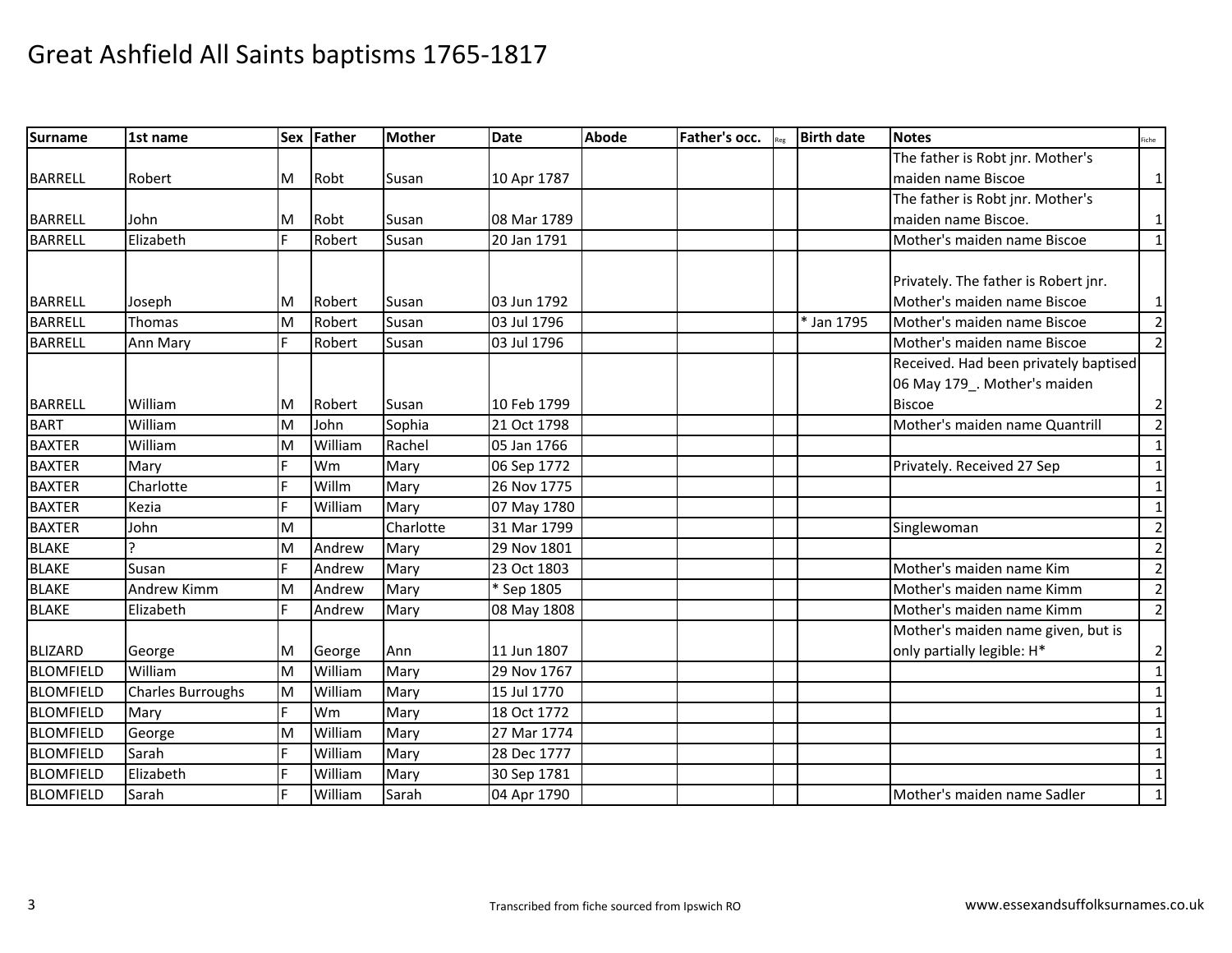| <b>Surname</b>    | 1st name               |     | Sex Father    | <b>Mother</b> | <b>Date</b> | Abode        | Father's occ. |    | <b>Birth date</b> | <b>Notes</b>                            | Fiche          |
|-------------------|------------------------|-----|---------------|---------------|-------------|--------------|---------------|----|-------------------|-----------------------------------------|----------------|
|                   |                        |     |               |               |             |              |               |    |                   | Base born son of Sarah, widow of        |                |
| <b>BLOMFIELD</b>  | William                | м   |               | Sarah         | * May 1795  |              |               |    |                   | William, who died in 1791.              | $\overline{2}$ |
| <b>BLOOMFIELD</b> | Sarah                  | F.  | Willm         | Sarah         | 09 Nov 1788 |              |               |    |                   | Mother's maiden name Sadler             | $\mathbf{1}$   |
|                   |                        |     |               |               |             |              |               |    |                   | Boar, William Bridges, daughter of      |                |
|                   |                        |     |               |               |             |              |               |    |                   | Susan, base born." It does say          |                |
| <b>BOAR</b>       | <b>William Bridges</b> | IF. |               | Susan         | 20 Jan 1782 |              |               |    |                   | 'daughter" rather than "son".           | $\mathbf 1$    |
| <b>BOLTON</b>     | Henry                  | M   | Thomas        | Mary          | 29 May 1816 | Gt. Ashfield |               | 38 |                   | No occupation given in register.        | $\overline{2}$ |
| <b>BOLTON</b>     | Matilda                |     | Thomas        | Mary          | 07 Jul 1816 | Gt. Ashfield | Farmer        |    | 40 11 Feb 1804    |                                         | $\overline{2}$ |
| <b>BOLTON</b>     | Emily                  |     | <b>Thomas</b> | Mary          | 07 Jul 1816 | Gt. Ashfield | Farmer        |    | 41 12 Feb 1805    |                                         | $\overline{2}$ |
| <b>BOLTON</b>     | Thomas Horatio         |     | Thomas        | Mary          | 07 Jul 1816 | Gt. Ashfield | Farmer        |    | 42 * * 1806       | Born on Good Friday.                    | $\mathbf{2}$   |
| <b>BOLTON</b>     | Louisa                 |     | Thomas        | Mary          | 07 Jul 1816 | Gt. Ashfield | Farmer        |    | 43 19 May 1808    |                                         | $\overline{2}$ |
| <b>BOLTON</b>     | Mary Ann               |     | Thomas        | Mary          | 07 Jul 1816 | Gt. Ashfield | Farmer        |    | 44 15 Nov 1809    |                                         | $\overline{2}$ |
| <b>BOLTON</b>     | Samuel                 |     | <b>Thomas</b> | Marv          | 07 Jul 1816 | Gt. Ashfield | Farmer        |    | 45 17 Apr 1813    |                                         | $\overline{2}$ |
| <b>BRETT</b>      | Elizabeth              | F.  |               | Elizabeth     | 07 Feb 1790 |              |               |    |                   | Singlewoman                             | $\mathbf{1}$   |
| <b>BRIDGES</b>    | Henry                  | M   | Willm         | Susan         | 05 Oct 1788 |              |               |    |                   | Mother's maiden name Boar               | $\mathbf{1}$   |
| <b>BROOKES</b>    | Robert                 | M   | Daniel        | Mary          | 27 Dec 1813 | Ashfield     | Labourer      | 12 |                   |                                         | $\overline{2}$ |
| <b>BROOKS</b>     | James                  | M   | Thomas        | Frances       | 04 Dec 1774 |              |               |    |                   |                                         | $\mathbf{1}$   |
| <b>BROOKS</b>     | Frances                | F   | Thomas        | Frances       | 29 Nov 1776 |              |               |    |                   |                                         | $\mathbf{1}$   |
| <b>BROOKS</b>     | Jonas                  | м   | John          | Lucy          | 19 Apr 1778 |              |               |    |                   | Privately. Received 21 Dec 177          | $\mathbf{1}$   |
| <b>BROOKS</b>     | Stephen                | M   | John          | Lucy          | 19 Apr 1778 |              |               |    |                   | Privately. Received 21 Dec 177          | $\mathbf{1}$   |
| <b>BROOKS</b>     | Abigal                 | F.  | Thomas        | Frances       | 05 Jul 1780 |              |               |    |                   |                                         | $\mathbf 1$    |
| <b>BROOKS</b>     | Ann                    | F   | Daniel        | Mary          | 30 Jul 1815 | Ashfield     | Labourer      | 31 |                   |                                         | $\overline{2}$ |
|                   |                        |     |               |               |             |              |               |    |                   | Mother's surname (Moss) is from her     |                |
|                   |                        |     |               |               |             |              |               |    |                   | previous marriage. The child is 5 years |                |
| <b>BROWNE</b>     | John                   | M   | John          | Mary          | 20 Nov 1787 |              |               |    |                   | old.                                    | $\mathbf{1}$   |
|                   |                        |     |               |               |             |              |               |    |                   | Mother's surname (Moss) is from her     |                |
|                   |                        |     |               |               |             |              |               |    |                   | previous marriage. The child is 1 year  |                |
| <b>BROWNE</b>     | George                 | M   | John          | Mary          | 20 Nov 1787 |              |               |    |                   | old.                                    | $\mathbf{1}$   |
| <b>BUCKLE</b>     | James                  | M   | Giles         | Susan         | 13 Apr 1766 |              |               |    |                   |                                         | $\mathbf{1}$   |
| <b>BUCKLE</b>     | Isaac                  | M   | Giles         | Susan         | 04 Oct 1767 |              |               |    |                   |                                         | $\mathbf{1}$   |
| <b>BUCKLE</b>     | Elizabeth              |     | Giles         | Susan         | 16 Apr 1769 |              |               |    |                   |                                         | $\mathbf{1}$   |
| <b>BUCKLE</b>     | Elizth                 | F   |               | Susan         | 20 Jun 1773 |              |               |    |                   | <b>Base born</b>                        | $\mathbf 1$    |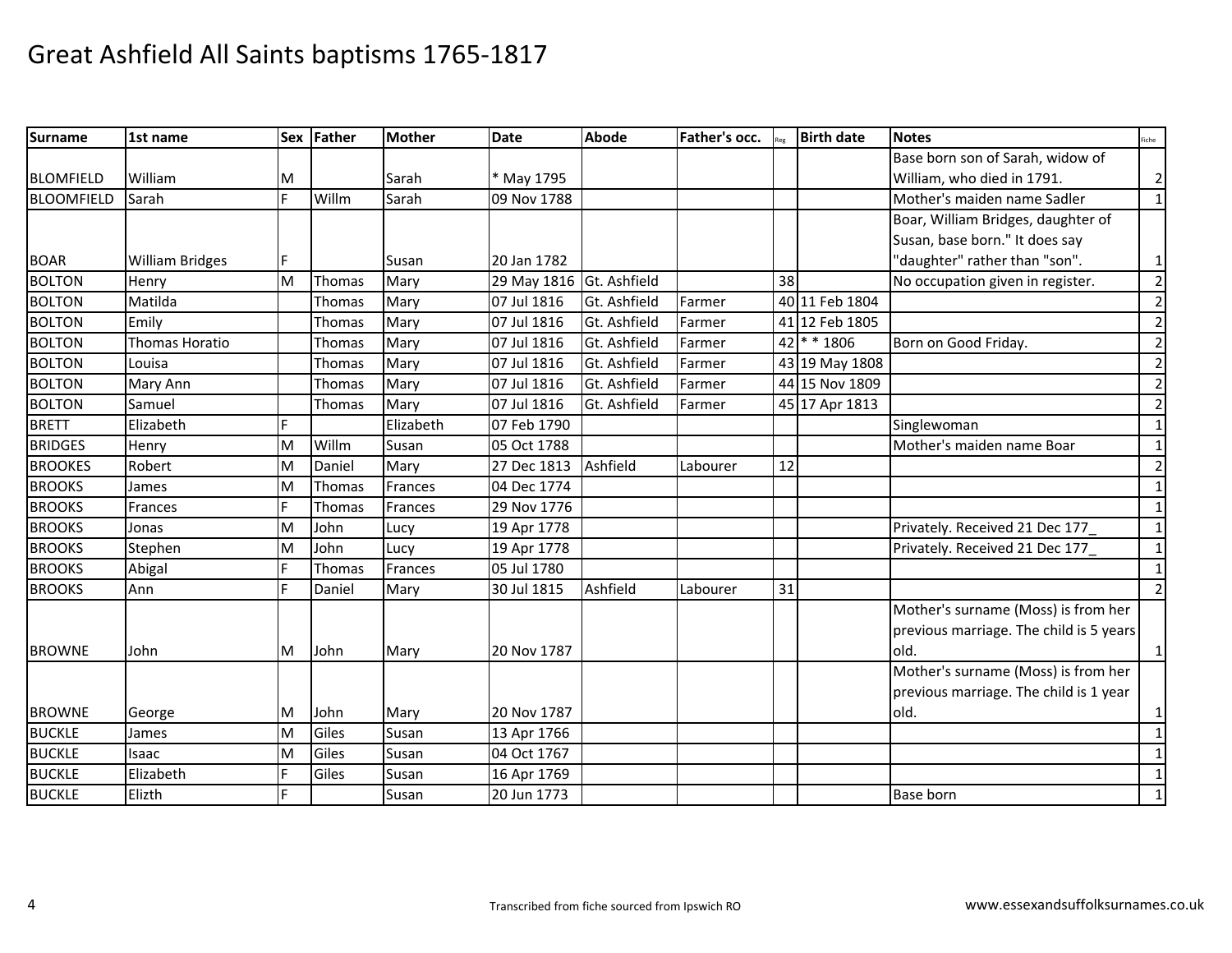| <b>Surname</b>   | 1st name    | <b>Sex</b> | Father        | <b>Mother</b> | <b>Date</b>          | <b>Abode</b> | Father's occ. |    | <b>Birth date</b> | <b>Notes</b>                          | iche           |
|------------------|-------------|------------|---------------|---------------|----------------------|--------------|---------------|----|-------------------|---------------------------------------|----------------|
| <b>BUCKLE</b>    | Martin      | M          | Robert        | Martha        | 21 Apr 1778          |              |               |    |                   |                                       | $\mathbf{1}$   |
| <b>BUCKLE</b>    | Robert      | M          | Robert        | Martha        | 07 Jul 1782          |              |               |    |                   |                                       | 1              |
| <b>BUCKLE</b>    | Edmund      | M          | Robert        | Martha        | 26 Nov 1781          |              |               |    |                   | Privately. Received 30 May 1784       | $\mathbf{1}$   |
| <b>BUCKLE</b>    | Thomas      | M          | Robert        | Martha        | 15 May 1785          |              |               |    |                   |                                       | $\mathbf{1}$   |
| <b>BUCKLE</b>    | Ann         | F          | Thomas        | Ann           | 06 Jan 1789          |              |               |    |                   | Mother's maiden name Payne            | $\mathbf{1}$   |
|                  |             |            |               |               |                      |              |               |    |                   | Mother's maiden name Frost. This is   |                |
| <b>BUCKLE</b>    | Anne Maria  | F          | Robert        | Mary          | 28 Jun 1789          |              |               |    |                   | his second wife.                      | $\mathbf{1}$   |
| <b>BUCKLE</b>    | Mary        | F          | Robert        | Mary          | 07 Aug 1791          |              |               |    |                   | Mother's maiden name Frost            | $\mathbf{1}$   |
| <b>BUCKLE</b>    | Susanna     | F.         | Thomas        | Anne          | 22 Jan 1792          |              |               |    |                   | Mother's maiden name Payne            | $\mathbf{1}$   |
| <b>BUCKLE</b>    | Thomas      | M          | Thomas        | Ann           | 18 Feb 1794          |              |               |    |                   | Mother's maiden name Payne            | $\overline{2}$ |
| <b>BUCKLE</b>    | William     | M          | Robert        | Mary          | 29 Jun 1794          |              |               |    |                   | Mother's maiden name Frost            | $\overline{2}$ |
| <b>BUCKLE</b>    | Jemima      | F          | Thomas        | Esther        | 10 Mar 1797          |              |               |    |                   | Mother's maiden name Balam            | $\overline{2}$ |
| <b>BUCKLE</b>    | Sarah       | F          | Robert        | Mary          | 12 Nov 1797          |              |               |    |                   | Mother's maiden name Frost            | $\overline{2}$ |
|                  |             |            |               |               |                      |              |               |    |                   | Mother's maiden name Balaam.          |                |
| <b>BUCKLE</b>    | Thomas      | M          | Thomas        | Esther        | 25 Dec 1801          |              |               |    |                   | Privately. Received 24 Jan 1802.      | $\overline{2}$ |
| <b>BUCKLE</b>    | Richard     | M          | Robert        | Mary          | 06 Jun 1802          |              |               |    |                   | Mother's maiden name Frost            | $\overline{2}$ |
|                  |             |            |               |               |                      |              |               |    |                   | Privately baptised on day of birth.   |                |
|                  |             |            |               |               |                      |              |               |    |                   | Received 23 Mar. Mother's maiden      |                |
| <b>BUCKLE</b>    | oda? Jemima | F          | <b>Thomas</b> | Esther        | 02 Feb 1806          |              |               |    | 02 Feb 1806       | name Balaam                           | $\overline{2}$ |
| <b>BUCKLE</b>    | William     | M          |               | Ann           | 26 Feb 1809          |              |               |    |                   | Singlewoman                           | $\overline{2}$ |
| <b>BURRELL</b>   | William     | M          | Charles       | Mary          | 06 May 1781          |              |               |    |                   |                                       | $\mathbf{1}$   |
| <b>BURROUGHS</b> | Sarah       | F          | Robert        | Sarah         | 23 Jun 1771          |              |               |    |                   |                                       | $\mathbf{1}$   |
| <b>BURROUGHS</b> | Jane        | F          | Robert        | Sarah         | 16 Jun 1776          |              |               |    |                   |                                       | 1              |
| <b>BURROUGHS</b> | Thomas      | M          | Robert        | Sarah         | 06 Jun 1779          |              |               |    |                   |                                       | $\mathbf{1}$   |
| <b>BURROUGHS</b> | Robert      | M          | Robert        | Sarah         | 11 Jun 1780          |              |               |    |                   |                                       | $\mathbf{1}$   |
|                  |             |            |               |               |                      |              |               |    |                   | No parents' names given. Not clear if |                |
|                  |             |            |               |               |                      |              |               |    |                   | the surname is that of the child's    |                |
| <b>BUXTON</b>    | Isaac       | М          |               |               | 29 May 1803          |              |               |    |                   | father or mother.                     | $\overline{2}$ |
| <b>CARTER</b>    | Henry       | M          | John          | Judith        | 27 Jun 1813          | Ashfield     | Labourer      | 5  |                   |                                       | $\overline{2}$ |
| <b>CARTER</b>    | Matilda     |            | John          | Judith        | 27 Jun 1813          | Ashfield     | Labourer      | 5  |                   |                                       | $\overline{2}$ |
|                  |             |            |               |               |                      |              |               |    |                   | Sent to Brainten?, Essex, 31 Dec      |                |
| <b>CARTER</b>    | Marianna    |            |               | Anne          | 21 May 1815 Ashfield |              |               | 27 |                   | 1869.                                 | $\overline{2}$ |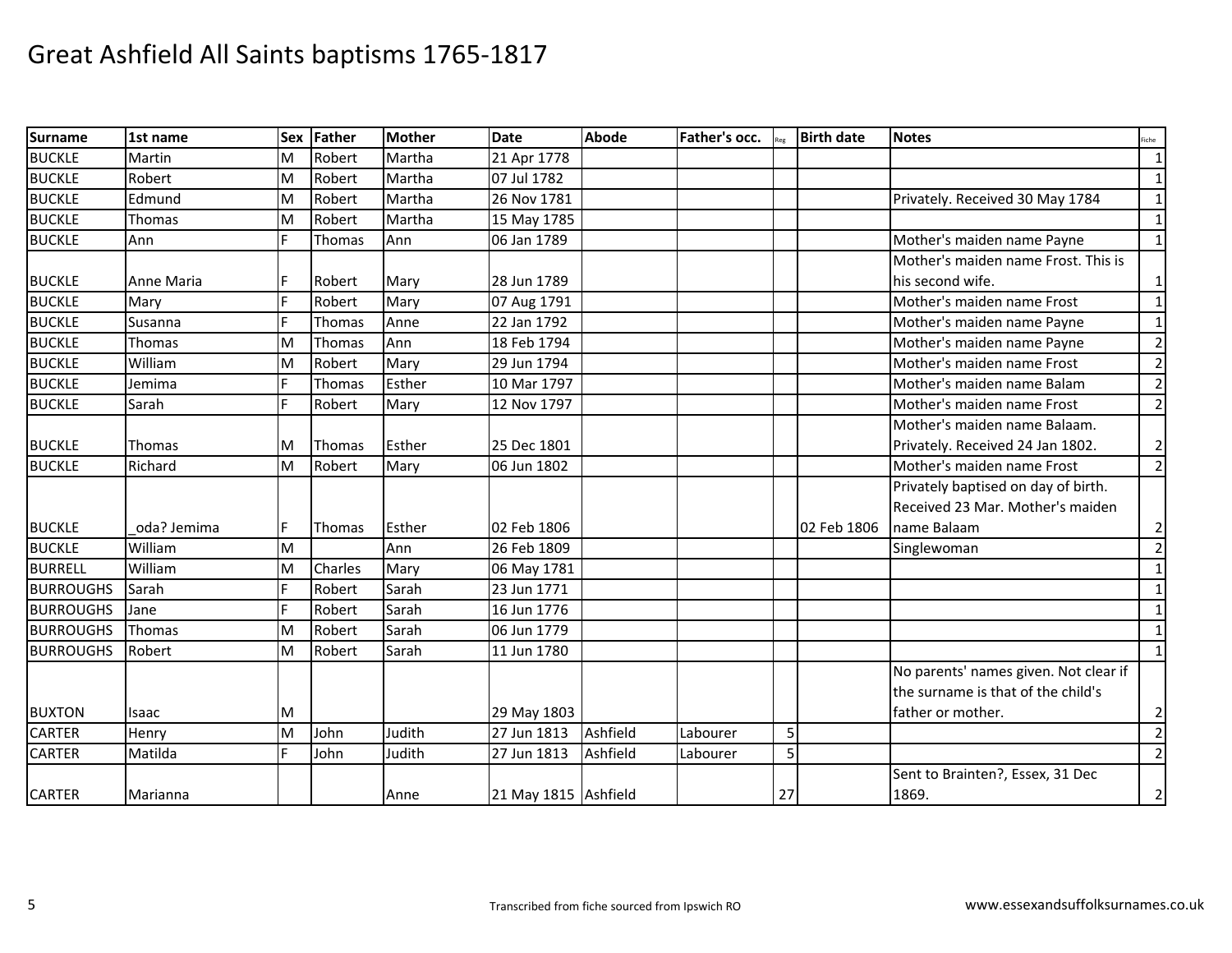| <b>Surname</b>   | 1st name       |    | Sex Father  | Mother         | <b>Date</b> | <b>Abode</b> | Father's occ. | <b>Birth date</b> | <b>Notes</b>                              | Fiche          |
|------------------|----------------|----|-------------|----------------|-------------|--------------|---------------|-------------------|-------------------------------------------|----------------|
|                  |                |    |             |                |             |              |               |                   | Carver, Elizabeth, base child of Eliz. (& |                |
|                  |                |    |             |                |             |              |               |                   | ? Parker of Bot_sdale, the reputed        |                |
| <b>CARVER</b>    | Elizabeth      |    |             | Eliz           | 24 Feb 1765 |              |               |                   | father).                                  | $\mathbf{1}$   |
| CASE             | John           | M  | John        | Elizth         | 20 May 1781 |              |               |                   | The father is "John jnr."                 | 1              |
|                  |                |    |             |                |             |              |               |                   |                                           |                |
|                  |                |    |             |                |             |              |               |                   | Shave, Thomas, natural son of Mary        |                |
| <b>CAUSTON</b>   | Thomas         | М  | <b>Thos</b> | Mary           | 19 Jan 1777 |              |               |                   | (Thos Causton his reputed father)         | 1              |
|                  |                |    |             |                |             |              |               |                   | The father is John jnr. Mother's          |                |
| <b>CHASE</b>     | William        | М  | John        | Elizth         | 19 Mar 1786 |              |               |                   | maiden name Pretty                        | $\mathbf{1}$   |
| <b>CHASE</b>     | Edmund         | M  | John        | Elizth         | 27 Jul 1788 |              |               |                   | Mother's maiden name Pretty               | $\mathbf{1}$   |
|                  |                |    |             |                |             |              |               |                   | The father is Joh jnr. Mother's maiden    |                |
| <b>CHASE</b>     | Sarah          |    | John        | Elizth         | 07 Feb 1790 |              |               |                   | Pretty                                    | 1              |
| <b>CHASE</b>     | Edward         | M  | John        | Elizabeth      | 26 Jun 1791 |              |               |                   | Mother's maiden name Pretty               | $\mathbf{1}$   |
|                  |                |    |             |                |             |              |               |                   | P. The father is John jnr. Mother's       |                |
| <b>CHASE</b>     | Mary           | F  | John        | Elizabeth      | 28 Sep 1794 |              |               |                   | maiden name Pretty                        | $\overline{2}$ |
|                  |                |    |             |                |             |              |               |                   | Mother's maiden name Pegg.                |                |
| <b>CHOAT</b>     | Martha         | F  | John        | Martha         | 15 Nov 1801 |              |               |                   | Received 04 Apr 1802.                     | $\overline{2}$ |
| <b>CLARKE</b>    | John           | M  | Joseph      | Sarah          | 23 Aug 1771 |              |               |                   | Privately. Received 29 Dec.               | 1              |
| <b>CLARKE</b>    | Sarah          |    | Joseph      | Sarah          | 12 Dec 1773 |              |               |                   |                                           | 1              |
| <b>CLARKE</b>    | Elizabeth      |    | Joseph      | Sarah          | 07 Jan 1781 |              |               |                   |                                           | $\mathbf{1}$   |
| <b>CLARKE</b>    | Joseph         | м  | Joseph      | Sarah          | 24 Jan 1790 |              |               |                   | The father is deceased.                   | 1              |
| <b>COCKSEDGE</b> | George         | M  | Richard     | Frances        | 11 Feb 1765 |              |               |                   |                                           | 1              |
| <b>COCKSEDGE</b> | Frances        |    | Richard     | <b>Frances</b> | 13 Jul 1766 |              |               |                   |                                           | 1              |
| COCKSEDGE        | Richard        | M  | Richard     | Frances        | 08 Aug 1767 |              |               |                   |                                           | 1              |
| <b>COCKSEDGE</b> | Susanna        |    | Richard     | <b>Francis</b> | 17 Sep 1769 |              |               |                   |                                           | $\mathbf{1}$   |
| <b>COCKSEDGE</b> | <b>Francis</b> | M  | Richard     | Elizabeth      | 19 Apr 1772 |              |               |                   |                                           | $\mathbf{1}$   |
| <b>COCKSEDGE</b> | Susanna        |    | Richard     | Elizabeth      | 21 Aug 1774 |              |               |                   |                                           | $\mathbf{1}$   |
| <b>COCKSEDGE</b> | Elizth         |    | Richard     | Elizth         | 14 Apr 1776 |              |               |                   |                                           | 1              |
| <b>COCKSEDGE</b> | Martha         |    | Richard     | Elizth         | 26 Jul 1778 |              |               |                   | Twin of Jane                              | $\mathbf{1}$   |
| <b>COCKSEDGE</b> | Jane           | F. | Richard     | Elizth         | 26 Jul 1778 |              |               |                   | Twin of Martha                            | $\mathbf{1}$   |
| <b>COCKSEDGE</b> | Arabella       | F. | Richard     | Elizabeth      | 28 May 1780 |              |               |                   |                                           | 1              |
| <b>COCKSEDGE</b> | John           | M  | Richard     | Elizabeth      | 05 May 1782 |              |               |                   |                                           | $\mathbf{1}$   |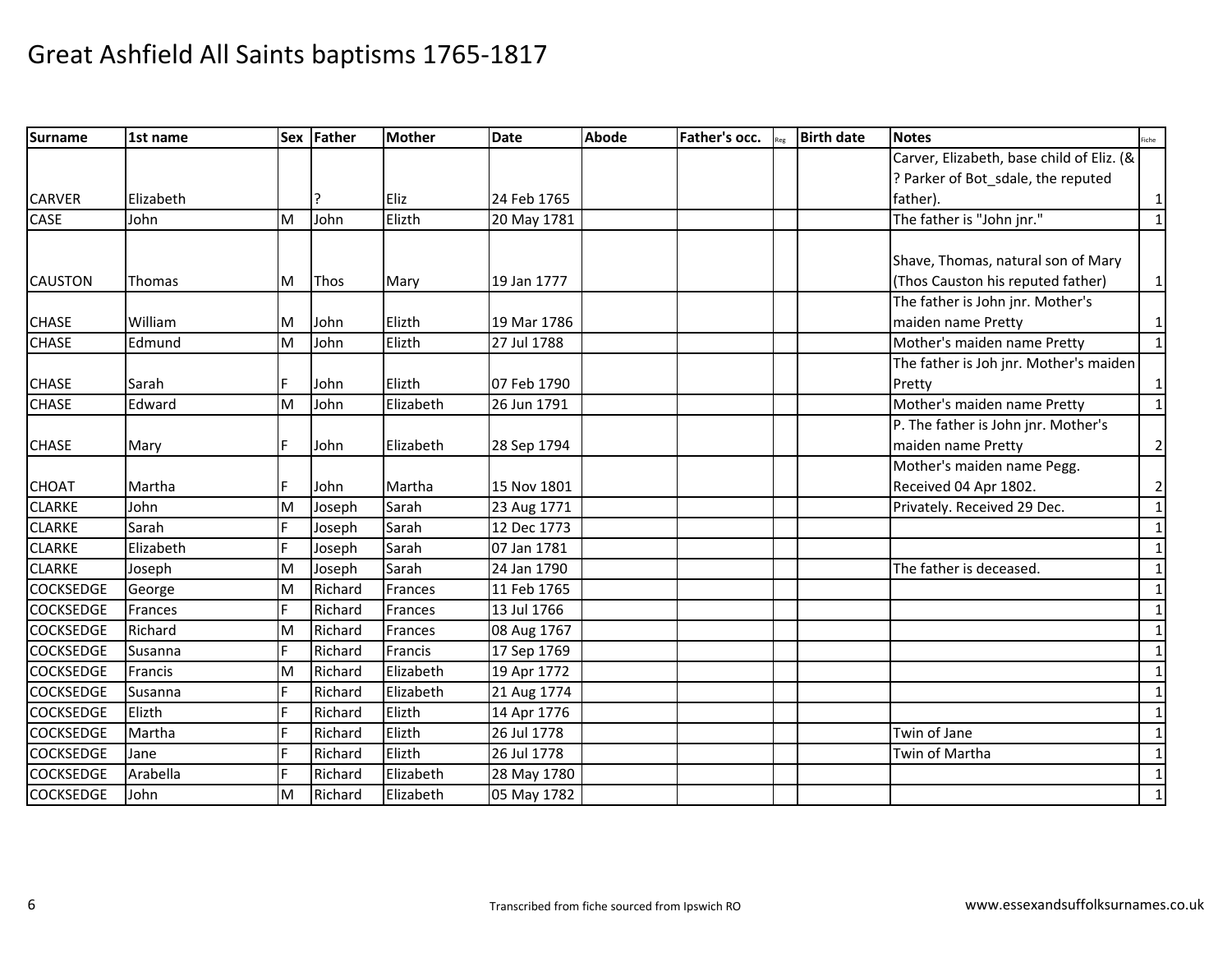| <b>Surname</b>   | 1st name       | <b>Sex</b> | Father  | <b>Mother</b> | <b>Date</b> | <b>Abode</b> | Father's occ. |                | <b>Birth date</b> | <b>Notes</b>                           | Fiche          |
|------------------|----------------|------------|---------|---------------|-------------|--------------|---------------|----------------|-------------------|----------------------------------------|----------------|
| <b>COCKSEDGE</b> | Thurrell       | M          | Richard | Elizth        | 15 Feb 1784 |              |               |                |                   |                                        | $\vert$ 1      |
| <b>COCKSEDGE</b> | Thurrel        | M          | Richard | Elizabeth     | 31 Jul 1785 |              |               |                |                   |                                        | $\mathbf{1}$   |
| <b>COCKSEDGE</b> | Thurrell       | M          | Richard | Elizth        | 11 Mar 1787 |              |               |                |                   | Mother's maiden name Baxter            | $\vert$ 1      |
| <b>COCKSEDGE</b> | Sarah          | F          | Richd   | Elizth        | 24 Feb 1788 |              |               |                |                   | P. Mother's maiden name Baxter         | $\vert$ 1      |
| <b>COCKSEDGE</b> | Juda           |            | Richard | Elizabeth     | 18 Apr 1790 |              |               |                |                   | Mother's maiden name Baxter            | 1              |
| <b>COCKSEDGE</b> | Mary           | F          | Richard | Elizabeth     | 24 Jun 1792 |              |               |                |                   | P. Mother's maiden name Baxter         | $\mathbf{1}$   |
| <b>COCKSEDGE</b> | John           | M          | John    | Priscilla     | 06 Jan 1811 |              |               |                |                   | Mother's maiden name Plampin           | $\overline{2}$ |
| <b>COCKSEDGE</b> | Fanny          | F          | John    | Priscilla     | 25 Apr 1813 | Ashfield     | Gardener      | $\overline{4}$ |                   |                                        | $\overline{2}$ |
| <b>COCKSEDGE</b> | Mary           | F          | John    | Priscilla     | 26 Feb 1815 | Ashfield     | Gardener      | 21             |                   |                                        | $\overline{2}$ |
| <b>COOKE</b>     | William        | M          | Thoams  | Tamasin       | 25 Jun 1775 |              |               |                |                   |                                        | 1              |
| <b>COOKE</b>     | William        | M          | Thomas  | Tamasin       | 06 Apr 1777 |              |               |                |                   |                                        | $\mathbf{1}$   |
| <b>COOKE</b>     | George         | M          | Thomas  | Tamasin       | 15 Nov 1778 |              |               |                |                   |                                        | $\mathbf{1}$   |
| <b>COOKE</b>     | Mary           | F          | Thomas  | Tamasin       | 23 Jul 1780 |              |               |                |                   |                                        | $\mathbf{1}$   |
| <b>COOKE</b>     | Zacharias      | M          | Thomas  | Tamasin       | 12 May 1782 |              |               |                |                   |                                        | $\vert$ 1      |
| <b>COOKE</b>     | Lucy           |            | Thomas  | Tamasin       | 11 Apr 1785 |              |               |                |                   |                                        | $\mathbf{1}$   |
| <b>COOKE</b>     | Tamasin        |            | Thomas  | Tamasin       | 29 Oct 1786 |              |               |                |                   |                                        | $\vert$ 1      |
| <b>COOKE</b>     | Zacharias      | м          | Thomas  | Tamasin       | 28 Nov 1790 |              |               |                |                   | Mother's maiden name Baker             | $\vert$ 1      |
|                  |                |            |         |               |             |              |               |                |                   | No names given other than the          |                |
|                  |                |            |         |               |             |              |               |                |                   | surname. Not clear if it is surname of |                |
| <b>COOKE</b>     |                |            |         |               | 29 May 1803 |              |               |                |                   | father or mother.                      | $\overline{2}$ |
| <b>CORBAL</b>    | Mary           |            | George  | Mary          | 13 Dec 1789 |              |               |                |                   |                                        | $\vert$ 1      |
| <b>CORBAL</b>    | <b>Frances</b> | Е          | George  | Mary          | 30 Sep 1792 |              |               |                |                   | Mother's maiden name Loveach           | $\overline{2}$ |
| <b>CORBAL</b>    | James          | M          | George  | Mary          | 15 Mar 1795 |              |               |                |                   | Mother's maiden name Loveach           | $\overline{2}$ |
| <b>CORBAL</b>    | Frances        |            | George  | Mary          | 15 Jan 1797 |              |               |                |                   | Mother's maiden name Loveach           | $\overline{2}$ |
|                  |                |            |         |               |             |              |               |                |                   |                                        |                |
|                  |                |            |         |               |             |              |               |                |                   | Privately baptised on day of birth.    |                |
|                  |                |            |         |               |             |              |               |                |                   | Received: 01 Jun 1800. Mother's        |                |
| <b>CORBAL</b>    | Martin         |            | Edward  | Mary          | 09 Nov 1799 |              |               |                | 09 Nov 1799       | maiden name: Speneely                  | $\overline{2}$ |
|                  |                |            |         |               |             |              |               |                |                   |                                        |                |
| <b>CORBAL</b>    | Martha         |            | Edward  | Mary          | 20 Jun 1802 |              |               |                |                   | Mother's maiden name Speneeley         | $\overline{2}$ |
| CORBAL           | Maria Ann      | F          | Edward  | Mary          | 25 Dec 1803 |              |               |                |                   | Mother's maiden name Spencely          | $\overline{2}$ |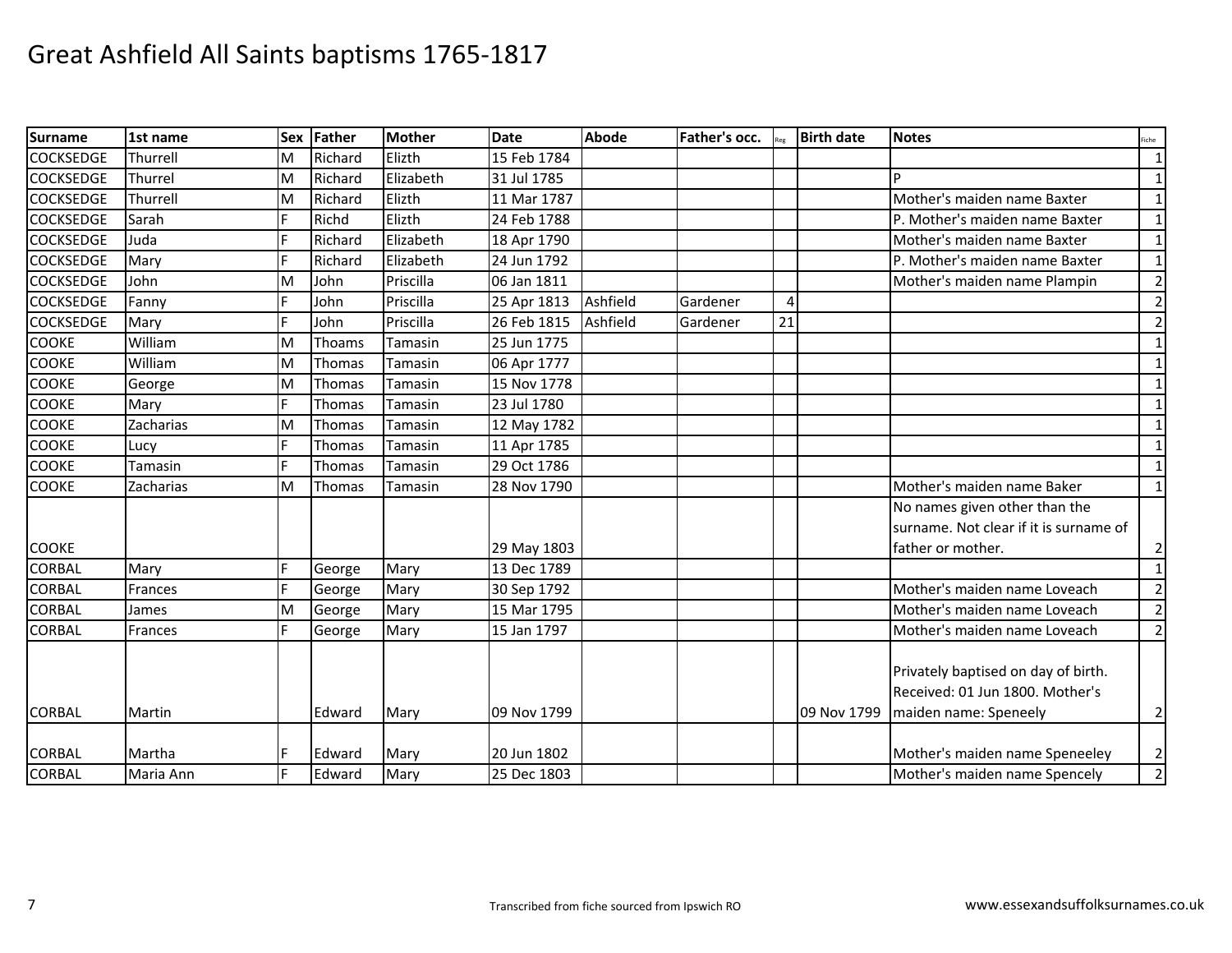| <b>Surname</b> | 1st name           | <b>Sex</b> | Father  | <b>Mother</b>  | <b>Date</b>              | <b>Abode</b>       | Father's occ. |    | <b>Birth date</b> | <b>Notes</b>                     | Fiche          |
|----------------|--------------------|------------|---------|----------------|--------------------------|--------------------|---------------|----|-------------------|----------------------------------|----------------|
|                |                    |            |         |                |                          |                    |               |    |                   | Privately. Mother's maiden name  |                |
| <b>CORBALL</b> | Elizabeth          |            | George  | Mary           | 12 Apr 1797              |                    |               |    |                   | Loveach                          | $\overline{2}$ |
| <b>CORNISH</b> | John               | M          | John    | Mary           | 10 Feb 1765              |                    |               |    |                   |                                  | $\mathbf{1}$   |
| <b>CORNISH</b> | Mary               |            |         | Fabey          | 14 Jul 1765              |                    |               |    |                   | <b>Base child</b>                | $\mathbf{1}$   |
| <b>CORNISH</b> | Ann                | E          | John    | Mary           | 21 Dec 1766              |                    |               |    |                   |                                  | $\mathbf{1}$   |
| <b>CORNISH</b> | George             | M          | John    | Mary           | 02 Nov 1769              |                    |               |    |                   |                                  | $\mathbf{1}$   |
| <b>CORNISH</b> | Elizabeth Cooke    |            |         | Mary           | 04 Mar 1771              |                    |               |    |                   | <b>Base child</b>                | $\mathbf{1}$   |
| <b>CORNISH</b> | William            | M          | John    | Mary           | 02 Aug 1772              |                    |               |    |                   |                                  | $\mathbf{1}$   |
|                |                    |            |         |                |                          |                    |               |    |                   | Singlewoman. Privately baptised. |                |
| <b>CUTBERT</b> | Robert             | м          |         | Dorothy        | 20 Jul 1800              |                    |               |    |                   | Received 22 Feb 1801             | $\overline{2}$ |
| <b>CUTBERT</b> | Joseph             | M          |         | Dorothy        | 01 Jan 1804              |                    |               |    |                   | Singlewoman                      | $\overline{2}$ |
|                |                    |            |         |                |                          |                    |               |    |                   | Surname given as "Dorling alias  |                |
| <b>DALDON</b>  | John               | M          | John    | Ann            | 12 Nov 1815 Gt. Ashfield |                    | Labourer      | 34 |                   | Daldon"                          | $\overline{2}$ |
| <b>DAY</b>     | Elizabeth          | F.         | James   | Hannah         | 11 Oct 1796              |                    |               |    |                   |                                  | $\overline{2}$ |
| <b>DENNY</b>   | Henry              | M          | Arthur  | Elizabeth Bile | 20 Oct 1814              | Ashfield           | Labourer      | 20 |                   | Denny alias Hughes               | $\overline{2}$ |
| <b>DENNY</b>   | Thomas             |            | Arthur  | Elizabeth      | 10 Nov 1816              | Gt. Ashfield       | Labourer      | 50 |                   | Denny alias Hughes               | $\overline{2}$ |
|                |                    |            |         |                |                          |                    |               |    |                   | Surname given as "Dorling alias  |                |
| <b>DORLING</b> | John               | M          | John    | Ann            | 12 Nov 1815              | Gt. Ashfield       | Labourer      | 34 |                   | Daldon"                          | $\overline{2}$ |
| <b>DRAKE</b>   | Sarah              |            | Thomas  | Ann            | 01 Nov 1767              |                    |               |    |                   |                                  | $\mathbf{1}$   |
| <b>DRAKE</b>   | Robert             | M          | Thomas  | Ann            | 24 Jun 1770              |                    |               |    |                   |                                  | $\mathbf{1}$   |
| <b>DRAKE</b>   | Mary               |            |         | Mary           | 23 May 1774              |                    |               |    |                   | <b>Base born</b>                 | $\mathbf{1}$   |
| <b>DRAKE</b>   | Hannah             | F.         | Edmund  | Alice          | 16 Feb 1777              |                    |               |    |                   |                                  | $\mathbf{1}$   |
| <b>DRAKE</b>   | Edmund             | M          | Edmd    | Alice          | 07 Feb 1779              |                    |               |    |                   |                                  | $\mathbf{1}$   |
| <b>DRAKE</b>   | John               | M          | Edmund  | Alice          | 17 Feb 1782              |                    |               |    |                   |                                  | $\mathbf{1}$   |
| <b>DRAKE</b>   | Thomas             | M          | Edwd    | Alice          | 09 Nov 1783              |                    |               |    |                   |                                  | $\mathbf{1}$   |
| <b>DRAKE</b>   | Francis            | M          | Edmund  | Alice          | 18 Jun 1786              |                    |               |    |                   | Mother's maiden name Cross       | $\mathbf{1}$   |
| <b>DRAKE</b>   | Hannah             |            | Francis | Ann            | 15 Nov 1807              |                    |               |    |                   | Mother's maiden name Ward        | $\overline{2}$ |
| <b>DRAKE</b>   | Hanah              | F.         |         | Ann            | 31 Jan 1813              | Ashfield           |               | 3  |                   | A widow. Base born               | $\overline{2}$ |
| <b>DUFFILL</b> | John               | M          | John    | Elizth         | 11 Feb 1774              |                    |               |    |                   | Of Retford?                      | $\mathbf{1}$   |
| <b>DUFFILL</b> | George             | M          | John    | Elizth         | 02 May 1776              |                    |               |    |                   | of Thetford                      | $\mathbf{1}$   |
| <b>EASLE</b>   | <b>Edward Amos</b> | M          | John    | Bridgett       | 18 Jan 1815              | <b>Badwell Ash</b> | Farmer        | 24 |                   |                                  | $\overline{2}$ |
| <b>EASLEA</b>  | Sarah              | F.         | John    | Sarah          | 08 Oct 1780              |                    |               |    |                   |                                  | $\mathbf{1}$   |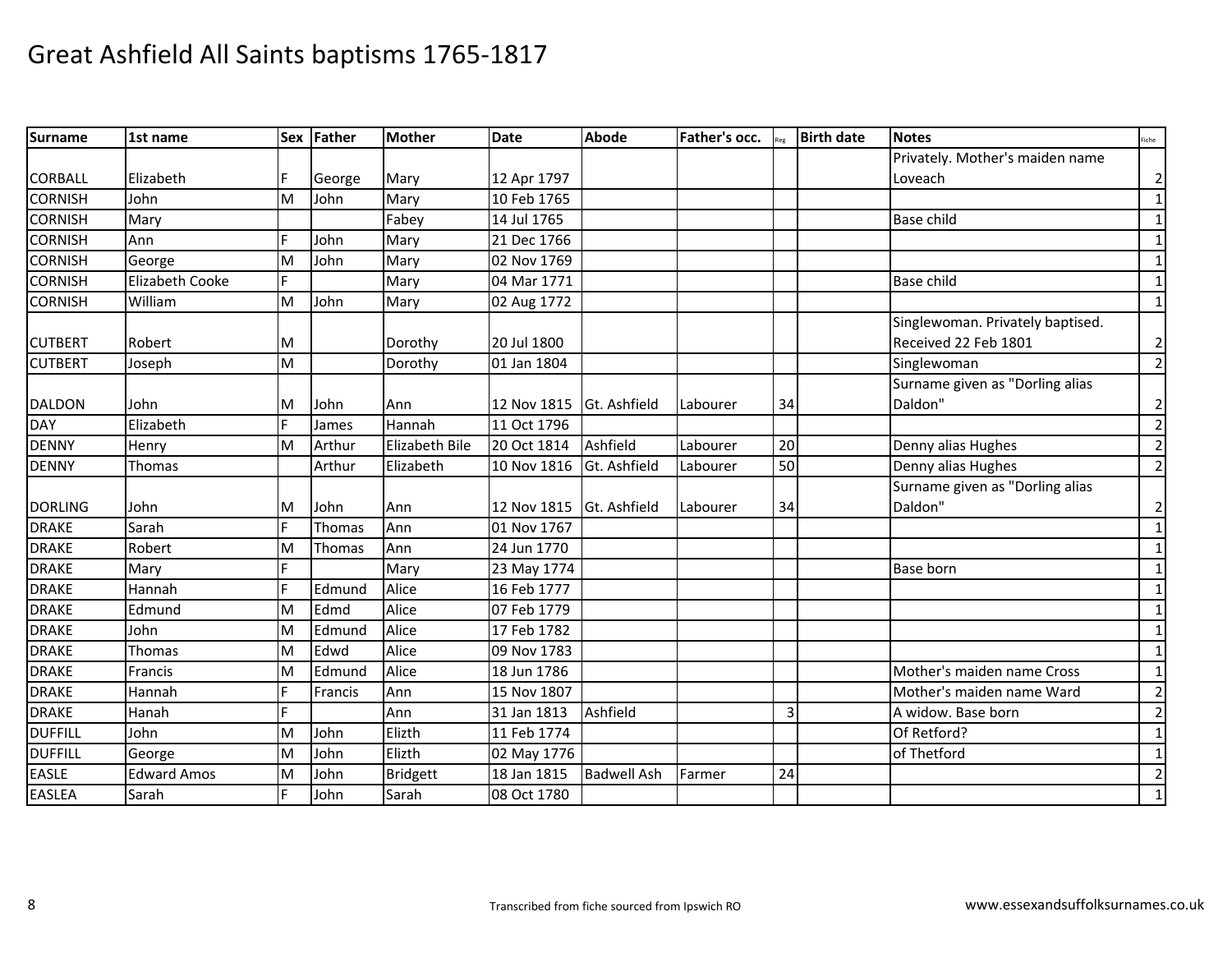| <b>Surname</b> | 1st name  | <b>Sex</b> | Father        | <b>Mother</b>  | <b>Date</b> | Abode        | Father's occ. |    | <b>Birth date</b> | <b>Notes</b>                         | Fiche          |
|----------------|-----------|------------|---------------|----------------|-------------|--------------|---------------|----|-------------------|--------------------------------------|----------------|
| <b>EASLEA</b>  | John      | M          | James         | Sarah          | 22 Aug 1784 |              |               |    |                   | Abt 2 years old.                     | $\mathbf{1}$   |
| <b>EASLEA</b>  | James     | м          | James         | Sarah          | 22 Aug 1784 |              |               |    |                   |                                      | 1              |
| <b>EASLEA</b>  | James     | M          | John          | Sarah          | 27 May 1787 |              |               |    |                   | Mother's maiden name Hales           | $\mathbf{1}$   |
| <b>EASLEA</b>  | William   | M          | John          | Sarah          | 14 Jun 1789 |              |               |    |                   | Mother's maiden name Halls           | $\mathbf{1}$   |
| <b>EASLEA</b>  | Thomas    | M          | John          | <b>Bridget</b> | 25 Feb 1816 | Gt. Ashfield | Farmer        | 37 |                   |                                      | $\overline{2}$ |
|                |           |            |               |                |             |              |               |    |                   | Mother's maiden name Diaper.         |                |
| <b>EDWARDS</b> | William   | M          | William       | Mary           | 11 Sep 1798 |              |               |    |                   | Privately baptised in 1796.          | $\overline{2}$ |
|                |           |            |               |                |             |              |               |    |                   | Mother's maiden name Diaper.         |                |
| <b>EDWARDS</b> | Rosa      |            | William       | Mary           | 11 Sep 1798 |              |               |    |                   | Privately baptised 26 Feb 1798.      | $\overline{2}$ |
| <b>EDWARDS</b> | Mary      | F          | William       | Mary           | 30 Mar 1800 |              |               |    |                   | Mother's maiden name: Diaper         | $\overline{2}$ |
| <b>EDWARDS</b> | Harriet   |            | Joshua        | Janes          | * Dec 1805  |              |               |    |                   | Mother's maiden name Cooper          | $\overline{2}$ |
| <b>FAIRES</b>  | Samuel    | M          | William       | Mary           | 10 Mar 1793 |              |               |    |                   | Mother's maiden name Osbond          | $\overline{2}$ |
| <b>FAIRS</b>   | Mary      | F.         | William       | Mary           | 03 May 1795 |              |               |    |                   | Mother's maiden name Osborn          | $\overline{2}$ |
|                |           |            |               |                |             |              |               |    |                   |                                      |                |
|                |           |            |               |                |             |              |               |    |                   | Mother's maiden name Osborn. Note    |                |
| <b>FAIRS</b>   | Mary      | F          | William       | Mary           | 22 Jan 1797 |              |               |    |                   | in register saying "see May 1795."   | $\overline{2}$ |
|                |           |            |               |                |             |              |               |    |                   | Privately. Received 19 May. Mother's |                |
| <b>FAIRS</b>   | Sarah     |            | William       | Mary           | 11 Feb 1799 |              |               |    |                   | maiden name Osborn                   | $\overline{2}$ |
| <b>FAIRS</b>   | Joseph    | M          | William       | Mary           | 27 Jun 1802 |              |               |    |                   | Mother's maiden name Osborn          | $\overline{2}$ |
| <b>FAIRS</b>   | Elizabeth | F          | William       | Mary           | 23 Jun 1805 |              |               |    |                   | Mother's maiden name Osborn          | $\overline{2}$ |
|                |           |            |               |                |             |              |               |    |                   | Mother's maiden name Osborn.         |                |
| <b>FAIRS</b>   | Susan     | F          | William       | Mary           | 28 Feb 1808 |              |               |    |                   | William is "late".                   | $\overline{2}$ |
| <b>FAKES</b>   | Maria     | F          | Samuel        | Ann            | 25 May 1790 |              |               |    |                   | Mother's maiden name Cornish         | $\mathbf{1}$   |
| <b>FAKES</b>   | John      | M          | Samuel        | Ann            | 05 Aug 1792 |              |               |    |                   | Mother's maiden name Cornish         | $\overline{2}$ |
| <b>FAYES</b>   | Samuel    | M          | Joseph        | Sarah          | 24 Feb 1782 |              |               |    |                   |                                      | $\mathbf{1}$   |
| <b>FAYES</b>   | Mary      | F          | Joseph        | Sarah          | 04 Jun 1786 |              |               |    |                   | Mother's maiden name Pearl           | 1              |
| <b>FENTON</b>  | Jemima    |            |               | Hannah         | 04 Jun 1815 | Ashfield     |               | 28 |                   |                                      | $\overline{2}$ |
| <b>FOULGER</b> | Robert    | M          | Thomas        | Honor          | 28 Nov 1790 |              |               |    |                   | Mother's maiden name Baker           | $\mathbf{1}$   |
| <b>FOULGER</b> | George    | M          | Thomas        | Honor          | 14 Apr 1793 |              |               |    |                   | Mother's maiden name Baker           | $\overline{2}$ |
|                |           |            |               |                |             |              |               |    |                   |                                      |                |
| <b>FOULGER</b> | Thomas    | M          | <b>Thomas</b> | Honor          | 28 Sep 1794 |              |               |    |                   | P. Mother's maiden name Foulger      | $\overline{2}$ |
| <b>FREEMAN</b> | Maria     |            |               | Frances        | 05 Jun 1808 |              |               |    |                   | Singlewoman                          | $\overline{2}$ |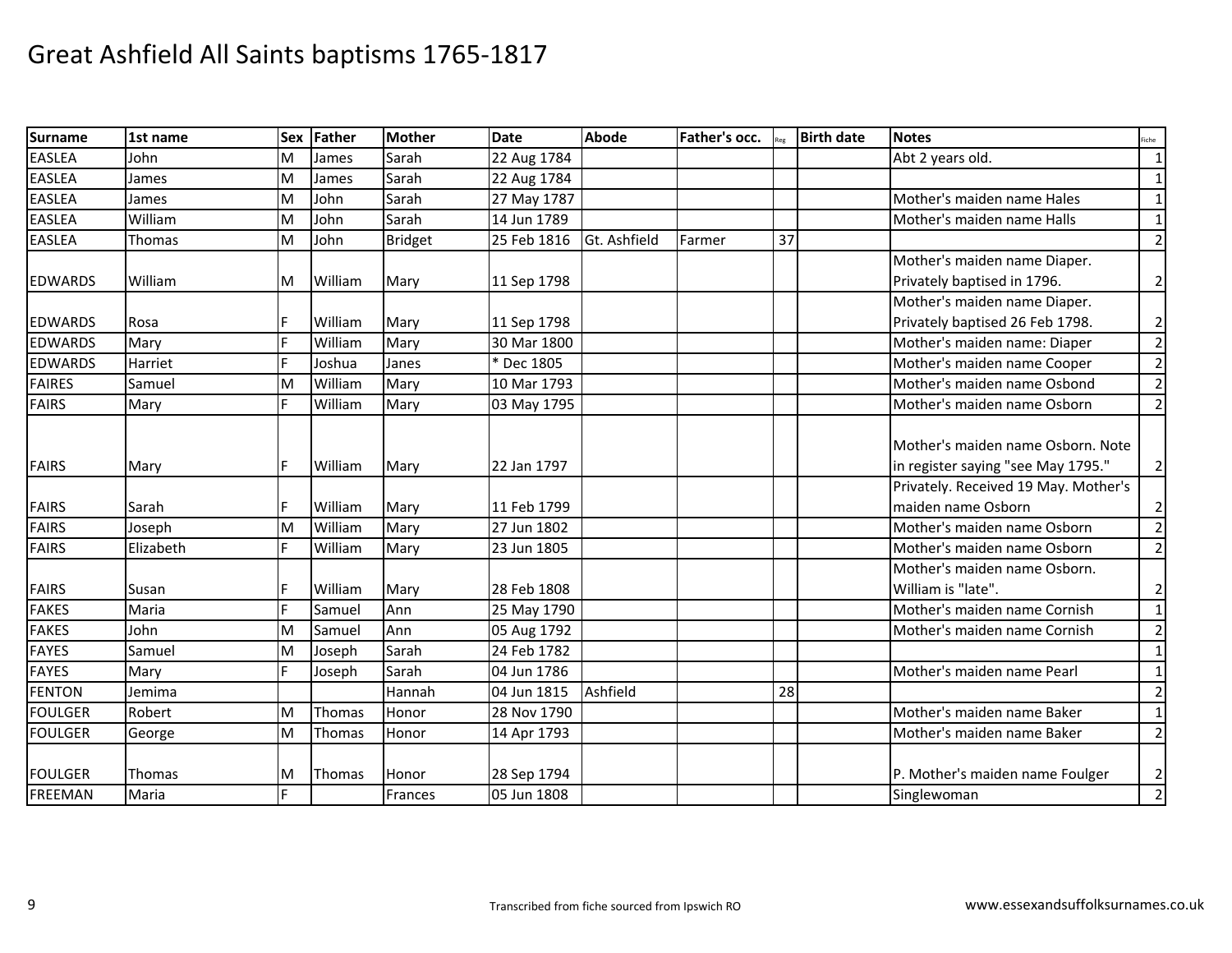| <b>Surname</b>  | 1st name       | Sex | Father       | <b>Mother</b> | <b>Date</b> | <b>Abode</b> | Father's occ. |    | <b>Birth date</b> | <b>Notes</b>                        | iche           |
|-----------------|----------------|-----|--------------|---------------|-------------|--------------|---------------|----|-------------------|-------------------------------------|----------------|
| <b>FRIEND</b>   | Jemima         |     | John         | Sarah         | 25 Oct 1807 |              |               |    |                   | Mother's maiden name Nunn           | $\overline{2}$ |
| <b>GARDENER</b> | John           | M   | John         | Mary          | 13 Mar 1814 | Ashfield     | Labourer      | 14 |                   |                                     | $\overline{2}$ |
|                 |                |     |              |               |             |              |               |    |                   | Mother's maiden name Baxter.        |                |
| <b>GARLING</b>  | Joseph         | M   | Joseph       | Casey         | 01 Jul 1803 |              |               |    |                   | Privately. Received 12 Aug 1804.    | $\overline{2}$ |
|                 |                |     |              |               |             |              |               |    |                   | Mother's maiden name Pollard.       |                |
|                 |                |     |              |               |             |              |               |    |                   | Privately baptised. Received 25 Feb |                |
| <b>GARRAD</b>   | James          | M   | <b>Ellis</b> | Elizabeth     | 15 Dec 1811 |              |               |    |                   | 1812                                | 2              |
| <b>GARRARD</b>  | Elias          | M   | Elias        | Elizabeth     | 21 Nov 1813 | Elmswell     | Labourer      | 10 |                   |                                     | $\overline{2}$ |
| <b>GARRARD</b>  | John           | M   | Simon        | Sarah         | 12 Mar 1815 | Ashfield     | Farmer        | 22 |                   |                                     | $\overline{2}$ |
| GARRARD         | Simon          |     | Simon        | Sarah         | 25 Dec 1816 | Gt. Ashfield | Farmer        | 53 |                   |                                     | $\overline{2}$ |
| <b>GODDARD</b>  | Elizabeth      |     | Richard      | Diana         | 14 May 1809 |              |               |    |                   | Mother's maiden name Hayward        | $\overline{2}$ |
| <b>GODDARD</b>  | Honor          |     | Richard      | Diana         | 11 Aug 1811 |              |               |    |                   | Mother's maiden name Hayward        | $\overline{2}$ |
| <b>GODDARD</b>  | Henry          | M   | Edmd         | Diana         | 10 Apr 1814 | Ashfield     | Labourer      | 17 |                   |                                     | $\overline{2}$ |
| GODDARD         | Ann            |     | Charles      | Sarah         | 02 Jul 1815 | Ashfield     | Labourer      | 29 |                   |                                     | $\overline{2}$ |
| <b>HAMMOND</b>  | Robert         | M   | Robert       | Mary          | 16 Mar 1783 |              |               |    |                   |                                     | $\mathbf{1}$   |
| <b>HAUNTON</b>  | Sarah          |     |              | Sarah         | 24 Sep 1775 |              |               |    |                   | Base born                           | $\mathbf{1}$   |
| <b>HAUNTON</b>  | Sarah          |     |              | Sarah         | 20 Apr 1777 |              |               |    |                   | Base born                           | $\mathbf{1}$   |
| <b>HAWARD</b>   | Mary           | E   | William      | Tamasin       | 03 Feb 1765 |              |               |    |                   |                                     | $\mathbf{1}$   |
| <b>HAWARD</b>   | William        | M   | William      | Susanna       | 25 Dec 1779 |              |               |    |                   | 1 year old                          | $\mathbf{1}$   |
| <b>HAWARD</b>   | Roger Sturgeon | M   | William      | Dorothy       | 25 Feb 1781 |              |               |    |                   |                                     | $\mathbf{1}$   |
| <b>HAWARD</b>   | Amelia         | F.  | William      | Susannah      | 23 Jun 1783 |              |               |    |                   |                                     | $\mathbf{1}$   |
|                 |                |     |              |               |             |              |               |    |                   |                                     |                |
| <b>HAWARD</b>   | Diana          | F   | Willm        | Dorothy       | 06 Jul 1788 |              |               |    |                   | P. Mother's maiden name Sturgeon    | 1              |
| <b>HAWARD</b>   | James          | M   |              | Amelia        | 21 Feb 1808 |              |               |    |                   | Singlewoman                         | $\overline{2}$ |
| <b>HAWES</b>    | Elizabeth      | F   | John         | Elizabeth     | 04 Feb 1793 |              |               |    |                   | Mother's maiden name Keeble         | $\overline{2}$ |
| <b>HAYWARD</b>  | Susan          |     | Willm        | Tamasin       | 04 Mar 1767 |              |               |    |                   | Privately. Received 07 Jun.         | $\mathbf{1}$   |
| <b>HAYWARD</b>  | Tamasin        |     | William      | Dorothy       | 16 Jun 1776 |              |               |    |                   |                                     | 1              |
| <b>HAYWARD</b>  | William        | M   | William      | Dorothy       | 05 Oct 1777 |              |               |    |                   |                                     | $\mathbf{1}$   |
| <b>HAYWARD</b>  | James          | M   | William      | Dorothy       | 04 Apr 1779 |              |               |    |                   |                                     | $\mathbf{1}$   |
| <b>HAYWARD</b>  | Isaac          | M   | William      | Dorothy       | 11 Jun 1786 |              |               |    |                   | Mother's maiden name Sturgeon       | $\mathbf{1}$   |
| <b>HOVELL</b>   | Mary           | F   | John         | Elizth        | 03 Nov 1788 |              |               |    |                   | Mother's maiden name Moss           | 1              |
| <b>HUBBARD</b>  | James          | M   | James        | Martha        | 09 Nov 1772 |              |               |    |                   |                                     | $\mathbf{1}$   |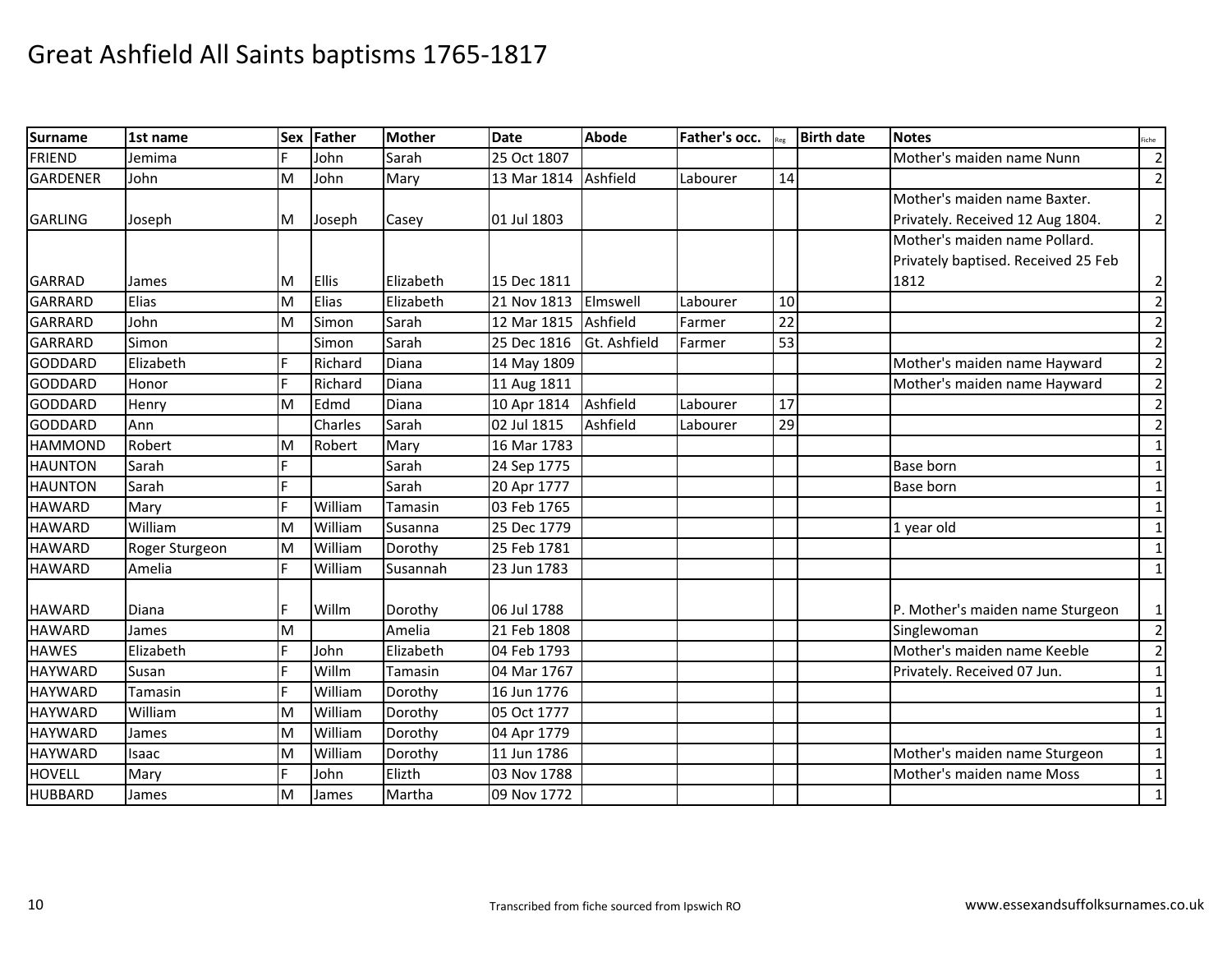| <b>Surname</b> | 1st name  | <b>Sex</b> | Father   | <b>Mother</b>  | <b>Date</b> | <b>Abode</b> | Father's occ. |    | <b>Birth date</b> | <b>Notes</b>                          | iche           |
|----------------|-----------|------------|----------|----------------|-------------|--------------|---------------|----|-------------------|---------------------------------------|----------------|
| <b>HUBBARD</b> | John      | M          | James    | Martha         | 04 Jan 1774 |              |               |    |                   |                                       | 1              |
| <b>HUBBARD</b> | James     | M          | James    | Martha         | 25 Sep 1774 |              |               |    |                   | Privately. Received 31 Dec.           | 1              |
| <b>HUGHES</b>  | Henry     | M          | Arthur   | Elizabeth Bile | 20 Oct 1814 | Ashfield     | Labourer      | 20 |                   | Denny alias Hughes                    | $\overline{2}$ |
| <b>HUGHES</b>  | Thomas    |            | Arthur   | Elizabeth      | 10 Nov 1816 | Gt. Ashfield | Labourer      | 50 |                   | Denny alias Hughes                    | $\overline{2}$ |
|                |           |            |          |                |             |              |               |    |                   | The father is "John Whitten jnr." The |                |
| <b>HUNT</b>    | Rhoda     | F          | John     | Alice          | 20 Feb 1780 |              |               |    |                   | mother is "late Hunt."                | $\mathbf{1}$   |
|                |           |            |          |                |             |              |               |    |                   | The father is "John Whitten jnr." The |                |
| <b>HUNT</b>    | Henry     | м          | John     | Alice          | 29 Jun 1783 |              |               |    |                   | mother is "late Hunt."                | 1              |
| <b>HURRELL</b> | Eliza     | F          | Dasely   | Elizabeth      | 25 Feb 1816 | Gt. Ashfield | Labourer      | 36 |                   |                                       | $\overline{2}$ |
| <b>JACQUES</b> | James     | M          | Samuel   | Ann            | 07 Dec 1794 |              |               |    |                   | Mother's maiden name Cornish          | $\overline{2}$ |
| <b>JAGGARD</b> | Elizabeth |            | George   | Susan          | 09 Apr 1765 |              |               |    |                   |                                       | $\mathbf{1}$   |
| <b>JAGGARD</b> | Elizabeth |            | George   | Susan          | 03 Aug 1767 |              |               |    |                   |                                       | $\mathbf{1}$   |
| <b>JAGGARD</b> | John      | M          | George   | Susan          | 19 Jul 1769 |              |               |    |                   |                                       | $\mathbf{1}$   |
| <b>JAGGARD</b> | Thomas    | M          | George   | Susan          | 17 Nov 1771 |              |               |    |                   |                                       | $\mathbf{1}$   |
| <b>JAKES</b>   | Samuel    | M          | Samll    | Ann            | 06 Jul 1788 |              |               |    |                   | Mother's maiden name Cornish          | $\mathbf{1}$   |
| <b>KEEBLE</b>  | Rebecca   |            | Richard  | Mary           | 29 Sep 1765 |              |               |    |                   |                                       | $\mathbf{1}$   |
| <b>KEEBLE</b>  | James     | M          | John     | Sarah          | 18 May 1777 |              |               |    |                   |                                       | $1\,$          |
| <b>KNIGHTS</b> | James     | M          | Jonathan | Susan          | 03 Jan 1766 |              |               |    |                   | Privately (received 11 Aug)           | $\mathbf{1}$   |
| <b>KNIGHTS</b> | Jonathan  | M          | Jonathan | Susan          | 08 Apr 1770 |              |               |    |                   |                                       | $\mathbf{1}$   |
| <b>KNIGHTS</b> | Jonathan  | M          | Jonathan | Susan          | 04 Jul 1771 |              |               |    |                   |                                       | $\mathbf{1}$   |
| <b>KNIGHTS</b> | Daniel    | M          | Jonathan | Susan          | 03 Jan 1773 |              |               |    |                   |                                       | $\mathbf{1}$   |
| <b>LAMBERT</b> | Isaac     | M          | Isaac    | Rebecca        | 06 Apr 1798 |              |               |    |                   | Mother's maiden name Robinson         | $\overline{2}$ |
|                |           |            |          |                |             |              |               |    |                   | Received. Had been privately baptised |                |
|                |           |            |          |                |             |              |               |    |                   | "Mar 8th last." Mother's maiden       |                |
| <b>LAMBERT</b> | Elizabeth | F          | Jacob    | Mary           | 17 May 1812 |              |               |    |                   | name Hadley                           | $\overline{2}$ |
| <b>LAMBERT</b> | William   | M          | Jacob    | Mary           | 15 Aug 1813 | Ashfield     | Labourer      | 6  |                   |                                       | $\overline{2}$ |
| LAMBIRD        | Elizabeth |            | William  | Martha         | 24 May 1767 |              |               |    |                   |                                       | 1              |
| <b>MANNING</b> | Hannah    |            |          | Ann            | 08 Sep 1807 |              |               |    |                   | Singlewoman                           | $\overline{2}$ |
| <b>MANNING</b> | Mary Ann  |            | Joseph   | Frances        | 13 Apr 1817 | Gt. Ashfield | Labourer      | 56 |                   |                                       | $\overline{2}$ |
| <b>MARTIN</b>  | Mary      | E          | William  | Mary           | 12 Jul 1772 |              |               |    |                   |                                       | $\mathbf{1}$   |
| <b>MARTIN</b>  | William   | M          | William  | Mary           | 22 May 1774 |              |               |    |                   |                                       | 1              |
| <b>MARTIN</b>  | Hannah    |            | Wm       | Mary           | 27 May 1777 |              |               |    |                   |                                       | $\mathbf{1}$   |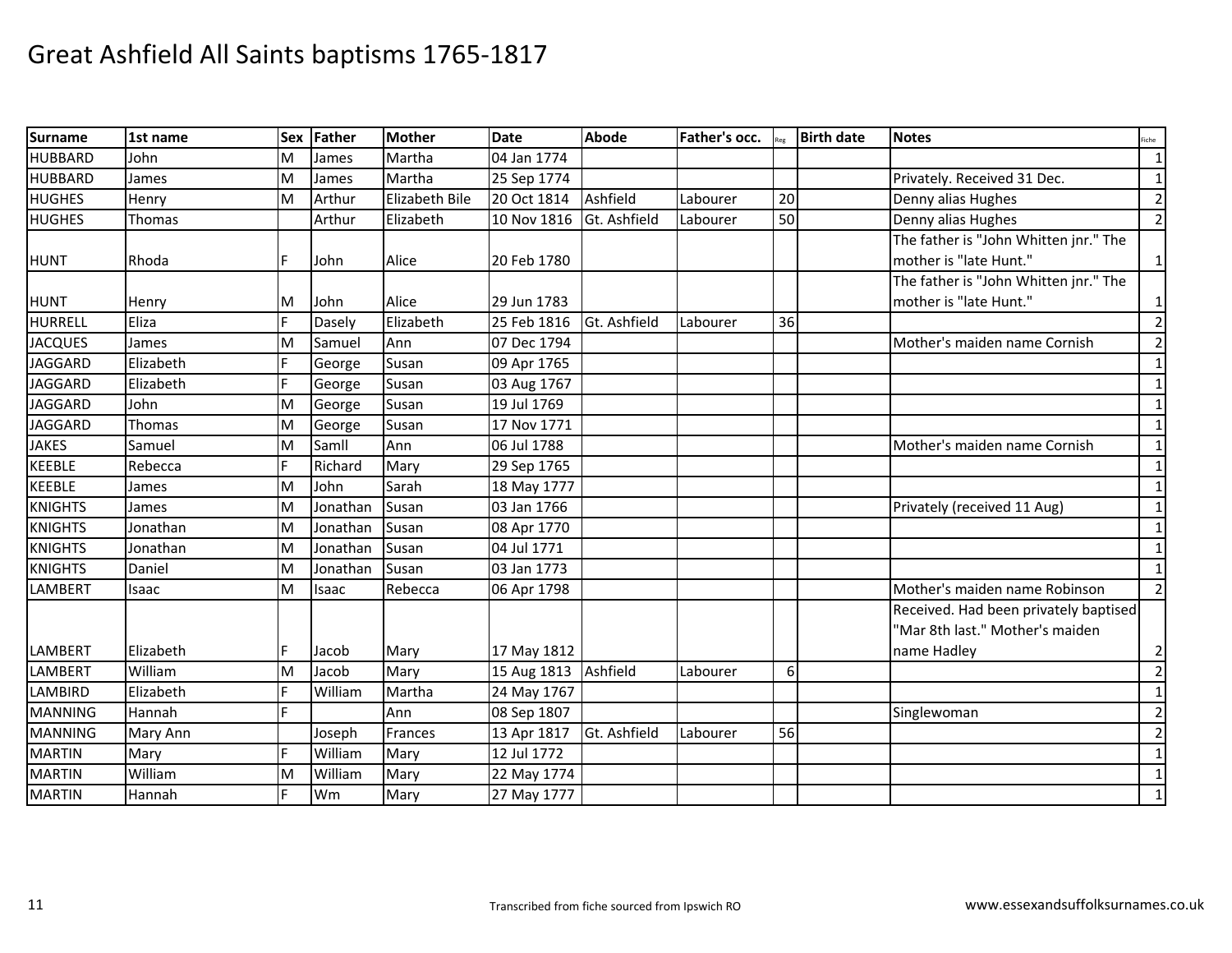| <b>Surname</b>  | 1st name  | <b>Sex</b> | Father  | <b>Mother</b> | <b>Date</b>          | <b>Abode</b> | Father's occ. |    | <b>Birth date</b> | <b>Notes</b>                       | iche           |
|-----------------|-----------|------------|---------|---------------|----------------------|--------------|---------------|----|-------------------|------------------------------------|----------------|
| <b>MARTIN</b>   | Robert    | M          | Willm   | Mary          | 03 May 1778          |              |               |    |                   |                                    | $\mathbf{1}$   |
| <b>MARTIN</b>   | John      | M          | William | Mary          | 04 Jun 1780          |              |               |    |                   |                                    | $\mathbf{1}$   |
| <b>MATTHEWS</b> | Thomas    | M          | Robert  | Mary          | 19 May 1765          |              |               |    |                   |                                    | $\mathbf{1}$   |
| <b>MATTHEWS</b> | Elizth    | F          | Robert  | Mary          | 25 Aug 1767          |              |               |    |                   | Privately. Received 01 Nov.        | $\mathbf{1}$   |
| <b>MATTHEWS</b> | Isaac     | M          | Isaac   | Mary          | 05 Mar 1780          |              |               |    |                   |                                    | $\mathbf{1}$   |
| <b>MATTHEWS</b> | Elizabeth | F          | Robert  | Susan         | 21 Aug 1785          |              |               |    |                   | D                                  | $\mathbf{1}$   |
|                 |           |            |         |               |                      |              |               |    |                   | 3 years old. Mother's maiden name  |                |
| <b>MATTHEWS</b> | Frances   |            | William | Susan         | 11 Mar 1787          |              |               |    |                   | Leech                              | $\mathbf{1}$   |
| <b>MATTHEWS</b> | Edward    | M          | William | Susan         | 11 Mar 1787          |              |               |    |                   | Mother's maiden name Leech         | $\mathbf{1}$   |
| <b>MATTHEWS</b> | Susanna   |            | William | Susan         | 10 Jul 1791          |              |               |    | * Jan 1790        | P. Mother's maiden name Leech      | $\mathbf{1}$   |
| <b>MATTHEWS</b> | John      | M          | Robert  | Sarah         | 01 Jul 1792          |              |               |    |                   | P. Mother's maiden name White      | $\mathbf{1}$   |
| <b>MATTHEWS</b> | Elizabeth |            | Robert  | Sarah         | 28 Feb 1794          |              |               |    |                   | P. Mother's maiden name White      | $\overline{2}$ |
| <b>MATTHEWS</b> | Mary      | F          | Reobert | Sarah         | 27 Dec 1795          |              |               |    |                   | Mother's maiden name White?        | $\overline{2}$ |
| <b>MATTHEWS</b> | Archer    | M          | Robert  | Sarah         | 10 Dec 1797          |              |               |    |                   | Mother's maiden name White         | $\overline{2}$ |
| <b>MATTHEWS</b> | Elijah    | M          | Robert  | Sarah         | 26 Jul 1801          |              |               |    |                   |                                    | $\overline{2}$ |
|                 |           |            |         |               |                      |              |               |    |                   | Mother's maiden name White.        |                |
| <b>MATTHEWS</b> | Martha    | F          | Robert  | Sarah         | 25 Jul 1802          |              |               |    |                   | Privately. Received 10 Jul 1803.   | $\overline{2}$ |
|                 |           |            |         |               |                      |              |               |    |                   | 11 years old. Mother's maiden name |                |
| <b>MATTHEWS</b> | John      | м          | Robert  | Sarah         | 10 Jul 1803          |              |               |    |                   | White                              | $\overline{2}$ |
| <b>MATTHEWS</b> | Benjamin  | M          | Robert  | Fanny         | 14 May 1815          | Ashfield     | Labourer      | 25 |                   |                                    | $\overline{2}$ |
| <b>MORTIMER</b> | John      | M          | Thomas  | Ann           | 10 Apr 1774          |              |               |    |                   |                                    | $\mathbf{1}$   |
| <b>MORTIMER</b> | George    | M          | Thomas  | Ann           | 24 Sep 1775          |              |               |    |                   |                                    | $\mathbf{1}$   |
| <b>MORTIMER</b> | Ann       | F          | Thomas  | Ann           | 06 Jul 1777          |              |               |    |                   |                                    | 1              |
| <b>MORTIMER</b> | James     | M          | Thomas  | Ann           | 16 May 1784          |              |               |    |                   |                                    | $\mathbf{1}$   |
| <b>MORTIMER</b> | John      | M          | Charles | Sarah         | 27 Dec 1801          |              |               |    |                   | Mother's maiden name King          | $\overline{2}$ |
| <b>MORTIMER</b> | Maralina? |            |         | Sarah         | 29 May 1814 Ashfield |              |               | 18 |                   | Spinster. Base born.               | $\overline{2}$ |
| <b>MULLY</b>    | Charlotte |            | John    | Rebecca       | 26 Feb 1785          |              |               |    |                   |                                    | $\mathbf{1}$   |
| <b>MULLY</b>    | Jonas     | M          | John    | Rebecca       | 11 Mar 1787          |              |               |    |                   |                                    | $\mathbf{1}$   |
|                 |           |            |         |               |                      |              |               |    |                   |                                    |                |
| <b>MULLY</b>    | Mary      |            | John    | Rebecca       | 02 Apr 1790          |              |               |    |                   | P. Mother's maiden name Holmes     | $\mathbf{1}$   |
| <b>MULLY</b>    | Sarah     |            | John    | Rebecca       | 01 Jul 1792          |              |               |    |                   | P                                  | $\mathbf{1}$   |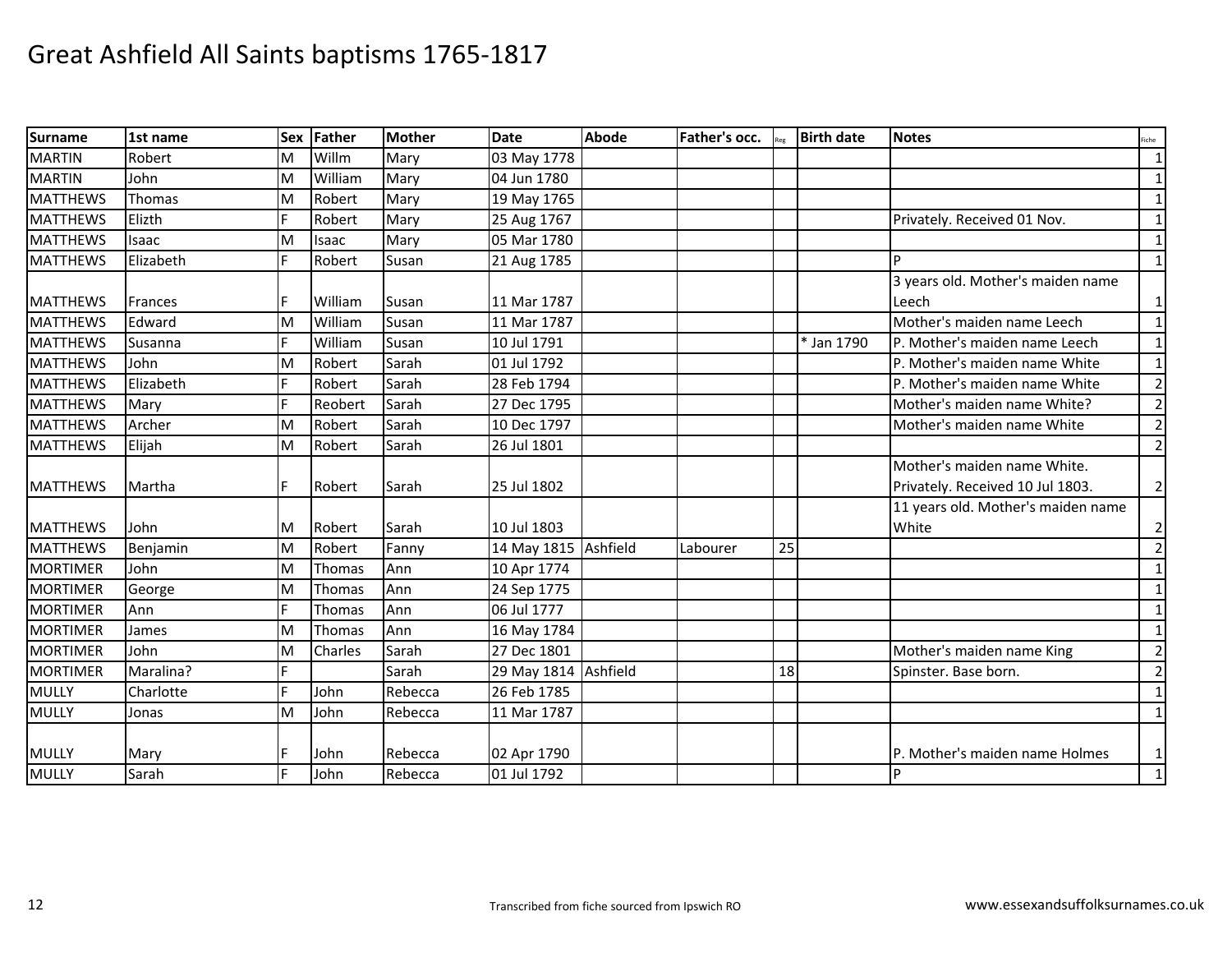| <b>Surname</b> | l1st name      |    | Sex Father    | <b>Mother</b> | <b>Date</b>          | <b>Abode</b> | Father's occ. |    | <b>Birth date</b> | <b>Notes</b>                              | Fiche          |
|----------------|----------------|----|---------------|---------------|----------------------|--------------|---------------|----|-------------------|-------------------------------------------|----------------|
|                |                |    |               |               |                      |              |               |    |                   |                                           |                |
|                |                |    |               |               |                      |              |               |    |                   | Privately baptised. Received 01 Aug.      |                |
| <b>NORGATE</b> | James          | M  | <b>Thomas</b> | Elizabeth     | 16 Jun 1791          |              |               |    |                   | Mother's maiden name Burroughs            | $\vert$ 1      |
| PAGE           | Ann            | F  | Jonathan      | Ann           | 15 Nov 1772          |              |               |    |                   |                                           | $\vert$ 1      |
|                |                |    |               |               |                      |              |               |    |                   | Carver, Elizabeth, base child of Eliz. (& |                |
|                |                |    |               |               |                      |              |               |    |                   | ? Parker of Bot_sdale, the reputed        |                |
| <b>PARKER</b>  | Elizabeth      |    |               | Eliz          | 24 Feb 1765          |              |               |    |                   | father).                                  | $\vert$ 1      |
| <b>PARKER</b>  | Robert         | M  | James         | Eliz          | 29 Sep 1765          |              |               |    |                   |                                           | $\vert$ 1      |
| <b>PARKER</b>  | Elizabeth      | F. | Robert        | Elizabeth     | 15 May 1796          |              |               |    | * Aug 1794        | Mother's maiden name Cornish              | $\overline{2}$ |
| <b>PARKER</b>  | Mary           | F  | Robert        | Elizabeth     | 15 May 1796          |              |               |    |                   | Mother's maiden name Cornish              | $\overline{2}$ |
| <b>PEACH</b>   | Jonathan       | M  |               | Ann           | 16 Oct 1796          |              |               |    |                   | Singlewoman. Base born                    | $\overline{2}$ |
| PEACH          | Susanna        |    | Jonathan      | Elizabeth     | 03 Sep 1809          |              |               |    |                   | Mother's maiden name Rush                 | $\overline{2}$ |
| <b>PEACH</b>   | Mary Ann       | F  | Jonathan      | Elizabeth     | 12 Sep 1813          | Ashfield     | Bricklayer    | 7  |                   |                                           | $\overline{2}$ |
| <b>PEACH</b>   | Diana          |    | Jonathan      | Elizabeth     | 21 May 1815 Ashfield |              | Bricklayer    | 26 |                   |                                           | $\overline{2}$ |
| <b>PECK</b>    | Mary           | F. | John          | Mary          | 13 Jan 1788          |              |               |    |                   | Mother's maiden name Girkin               | 1              |
| <b>PECK</b>    | William        | M  | John          | Mary          | 23 Aug 1790          |              |               |    |                   | Mother's maiden name Girkin               | $\mathbf{1}$   |
| <b>PECK</b>    | Susanna        | F. | John          | Mary          | 01 Jan 1793          |              |               |    |                   | Mother's maiden name Girkin               | $\overline{2}$ |
| <b>PECK</b>    | Mary           |    | John          | Mary          | 05 Apr 1795          |              |               |    |                   | Mother's maiden name Girkin               | $\overline{2}$ |
| <b>PECK</b>    | Mary           |    |               | Mary          | 05 Jan 1786          |              |               |    |                   | <b>Base born</b>                          | $\vert$ 1      |
| <b>PECK</b>    | James          | м  | John          | Mary          | 07 Jul 1799          |              |               |    |                   | Mother's maiden name Girkin               | $\overline{2}$ |
| PETTIT         | <b>Francis</b> | M  |               | Ann           | 11 Feb 1770          |              |               |    |                   | Base born                                 | $\mathbf{1}$   |
| PLUMMER        | Levi           | M  | John          | Sarah         | 18 Mar 1792          |              |               |    |                   | Mother's maiden name Warren               | $\vert$ 1      |
| PLUMMER        | <b>Biddy</b>   |    | John          | Sarah         | 23 Jun 1793          |              |               |    |                   | Mother's maiden name Warren               | $\overline{2}$ |
| PLUMMER        | John           | M  | John          | Sarah         | 07 Dec 1794          |              |               |    |                   | Mother's maiden name Warren               | $\overline{2}$ |
| PLUMMER        | Sarah          |    | John          | Sarah         | 28 Feb 1796          |              |               |    |                   | Mother's maiden name Warren               | $\overline{2}$ |
| PLUMMER        | Elizabeth      | F. | John          | Sarah         | 14 Oct 1798          |              |               |    |                   | Mother's maiden name Warren               | $\overline{2}$ |
| PLUMMER        | Susan          | F  | John          | Sarah         | 03 May 1801          |              |               |    | 10 Feb *          | Mother's maiden name Warren               | $\overline{2}$ |
| PLUMMER        | William        | M  | John          | Sarah         | 29 May 1803          |              |               |    |                   | Mother's maiden name Warren               | $\overline{2}$ |
| PLUMMER        | Susanna        |    | John          | Sarah         | 06 Jul 1806          |              |               |    |                   | Mother's maiden name Warren               | $\overline{2}$ |
| <b>POLLARD</b> | Elizth         |    | Robert        | Mary          | 10 Aug 1788          |              |               |    |                   |                                           | $\vert$ 1      |
| <b>POLLARD</b> | Sarah          |    | Robt          | Mary          | 07 Feb 1790          |              |               |    |                   | Mother's maiden name Tydyman              | $\mathbf{1}$   |
| <b>POLLARD</b> | Susan          |    | Robert        | Mary          | 30 Dec 1792          |              |               |    |                   | Mother's maiden name Tydyman              | $\overline{2}$ |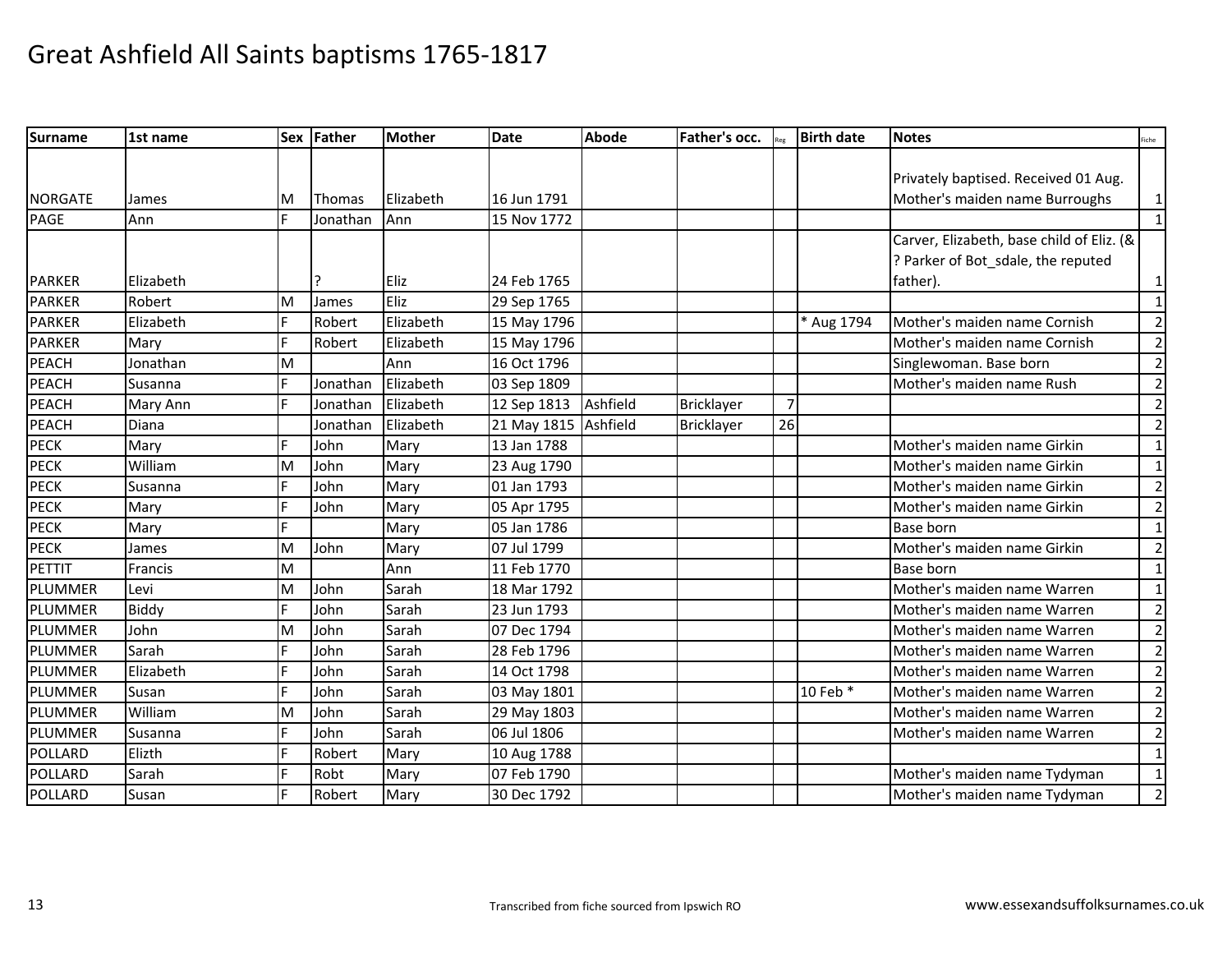| <b>Surname</b> | 1st name            | <b>Sex</b> | Father        | Mother    | <b>Date</b> | <b>Abode</b> | Father's occ. |    | <b>Birth date</b> | <b>Notes</b>                       | iche           |
|----------------|---------------------|------------|---------------|-----------|-------------|--------------|---------------|----|-------------------|------------------------------------|----------------|
| <b>PRETTY</b>  | Thomas              | M          | Thomas        | Mary      | 27 Sep 1778 |              |               |    |                   |                                    | $\mathbf{1}$   |
| <b>PRETTY</b>  | Robert              | M          | Thomas        | Mary      | 04 Feb 1780 |              |               |    |                   |                                    | $\mathbf{1}$   |
| <b>PRETTY</b>  | George              | M          | Thomas        | Mary      | 02 Mar 1783 |              |               |    |                   |                                    | $\mathbf{1}$   |
| <b>PRETTY</b>  | George              | M          | Thomas        | Mary      | 26 Feb 1786 |              |               |    |                   | Mother's maiden name Baker         | $\mathbf{1}$   |
| <b>PRETTY</b>  | Mary                | F          | Thomas        | Mary      | 20 Sep 1789 |              |               |    |                   | Mother's maiden name Baker         | $\mathbf{1}$   |
| <b>PRETTY</b>  | Sarah               | F          | Thoams        | Mary      | 15 Jul 1798 |              |               |    |                   | Mother's maiden name Baker         | $\overline{2}$ |
|                |                     |            |               |           |             |              |               |    |                   | Mother's maiden name Blois. The    |                |
| <b>PRETTY</b>  | Mary Ann            | F          | <b>Thomas</b> | Ann       | 26 Jul 1801 |              |               |    |                   | father is Thomas jnr.              | $\overline{2}$ |
| <b>PRETTY</b>  | George              | M          | Robert        | Lucy      | 15 Sep 1805 |              |               |    |                   | Mother's maiden name Cooke         | $\overline{2}$ |
| <b>PRETTY</b>  | George              | M          | Robert        | Lucy      | 12 Oct 1806 |              |               |    |                   | Mother's maiden name Cooke         | $\overline{2}$ |
| <b>PRETTY</b>  | Mary                |            | Robert        | Lucy      | 21 May 1809 |              |               |    |                   | Mother's maiden name Cooke         | $\overline{2}$ |
| <b>PRETTY</b>  | <b>Thomas Baker</b> | M          | Robert        | Lucy      | 14 Jul 1811 |              |               |    |                   | Mother's maiden name Cooke         | $\overline{2}$ |
| <b>PRETTY</b>  | George              | M          | George        | Ann       | 01 Oct 1815 | Gt. Ashfield | Labourer      | 33 |                   |                                    | $\overline{2}$ |
| <b>PRYOR</b>   | Mary                | F          | Thomas        | Mary      | 18 Aug 1780 |              |               |    |                   |                                    | $\mathbf{1}$   |
| <b>PRYOR</b>   | Thomas              | M          | Thomas        | Mary      | 31 Mar 1782 |              |               |    |                   |                                    | $\mathbf{1}$   |
| <b>PRYOR</b>   | <b>Bridget</b>      | F          | Thos          | Mary      | 08 Jun 1783 |              |               |    |                   |                                    | $\mathbf{1}$   |
|                |                     |            |               |           |             |              |               |    |                   | Had been privately baptised 09 Apr |                |
| <b>PRYOR</b>   | Rebecca             | F          | <b>Thomas</b> | Mary      | 17 Apr 1785 |              |               |    |                   | 1784                               | 1              |
| <b>PRYOR</b>   | Samuel              | M          | Thomas        | Mary      | 17 Apr 1785 |              |               |    |                   |                                    | $\mathbf{1}$   |
| <b>PRYOR</b>   | Mirabella           | F          | Thomas        | Mary      | 30 Apr 1786 |              |               |    |                   | Mother's maiden name Cross         | $\mathbf{1}$   |
|                |                     |            |               |           |             |              |               |    |                   |                                    |                |
|                |                     |            |               |           |             |              |               |    |                   | Received. Had been born and        |                |
|                |                     |            |               |           |             |              |               |    |                   | privately baptised on 10 Apr 1788. |                |
| <b>PRYOR</b>   | William             | ΙM         | <b>Thomas</b> | Mary      | 27 Dec 1799 |              |               |    | 10 Apr 1788       | Mother's maiden name Cross         | $\overline{2}$ |
| <b>PRYOR</b>   | Mary Ann            | F          | Robt          | Mary      | 02 Oct 1814 | Ashfield     | Labourer      | 19 |                   |                                    | $\overline{2}$ |
| <b>PUFFER</b>  | Sarah               | F          |               | Sarah     | 02 Oct 1808 |              |               |    |                   | Singlewoman                        | $\overline{2}$ |
| <b>RANALS</b>  | John                | M          | John          | Elizabeth | 04 Mar 1770 |              |               |    |                   |                                    | $\mathbf{1}$   |
| <b>RAY</b>     | Anna                | F.         | Walter        | Catherine | 17 Oct 1814 | Gt. Ashfield | Farmer        | 23 |                   | Walter Ray esq.                    | $\overline{2}$ |
|                |                     |            |               |           |             |              | Labourer      |    |                   |                                    |                |
| <b>REDIT</b>   | George              | M          | John          | Clarissa  | 07 Jan 1816 | Gt. Ashfield | blacksmith    | 35 |                   |                                    | $\overline{2}$ |
| <b>REDIT</b>   | Nathaniel           |            | John          | Clarissa  | 28 Feb 1817 | Gt. Ashfield | Labourer      | 55 |                   |                                    | $\overline{2}$ |
| REDNAL         | Antonina            | F          | Richard       | Sarah     | 13 Apr 1783 |              |               |    |                   |                                    | $\mathbf{1}$   |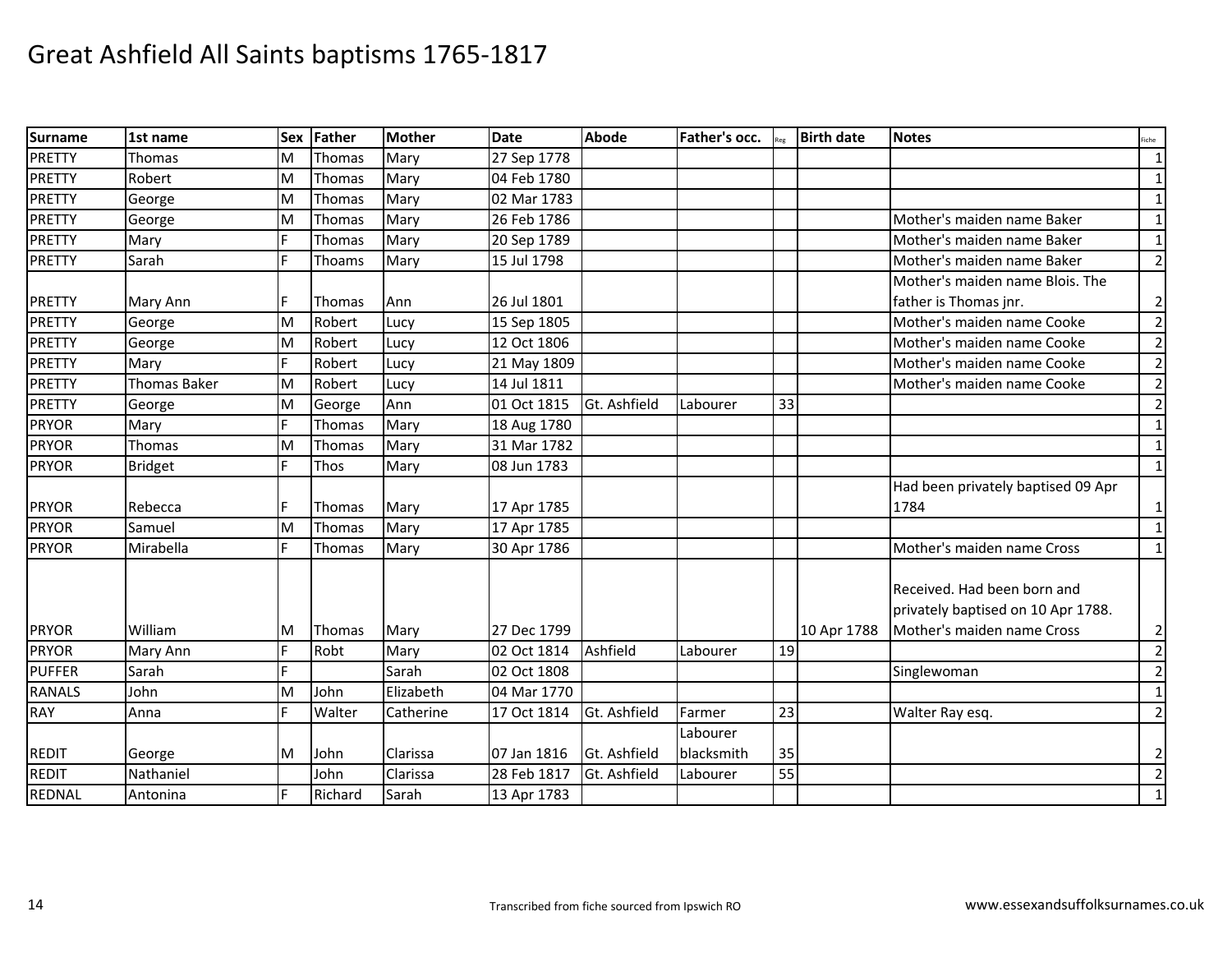| Surname         | 1st name              | <b>Sex</b> | Father        | <b>Mother</b> | <b>Date</b> | <b>Abode</b> | Father's occ. |    | <b>Birth date</b> | <b>Notes</b>                           | Fiche          |
|-----------------|-----------------------|------------|---------------|---------------|-------------|--------------|---------------|----|-------------------|----------------------------------------|----------------|
| REDNALL         | Elizth                |            | Richard       | Sarah         | 24 Apr 1785 |              |               |    |                   |                                        | $\mathbf{1}$   |
|                 |                       |            |               |               |             |              |               |    |                   |                                        |                |
| <b>REEVE</b>    | Samuel                | M          | John          | Diana         | 17 Oct 1802 |              |               |    |                   | Mother's maiden name Lockwood          | $\overline{2}$ |
| <b>RICE</b>     | Avias                 | F.         | James         | Avias         | 14 Jun 1765 |              |               |    |                   |                                        | $\mathbf{1}$   |
| <b>RICE</b>     | James                 | M          | James         | Avias         | 26 Jun 1766 |              |               |    |                   | Privately (received 15 Jan 1767)       | $\mathbf{1}$   |
| <b>RICE</b>     | Thomas?               | M          | James         | Avias         | 02 Nov 1767 |              |               |    |                   | Privately.                             | $\mathbf{1}$   |
| <b>RICE</b>     | Thomas                | M          | James         | Avias         | 01 Nov 1767 |              |               |    |                   | Privately. Received 09 Jun 1772.       | $\mathbf{1}$   |
| <b>RICE</b>     | Abraham               | M          |               | Ann           | 10 Feb 1778 |              |               |    |                   | Ann, single woman                      | $\mathbf 1$    |
| <b>RICE</b>     | Luke                  | M          |               | Ann           | 17 Mar 1782 |              |               |    |                   | Base born, 1 year old.                 | $\mathbf{1}$   |
| <b>RICE</b>     | Zephaniah Penreel?    | M          | John          | Charlotte     | 20 Sep 1792 |              |               |    |                   | Mother's maiden name Warren            | $\overline{2}$ |
|                 |                       |            |               |               |             |              |               |    |                   | Singlewoman. The child is one year     |                |
| <b>RICE</b>     | John Rush             | М          |               | Diana         | 28 Oct 1792 |              |               |    |                   | old.                                   | $\mathbf{2}$   |
|                 |                       |            |               |               |             |              |               |    |                   | Privately baptised on day of birth.    |                |
|                 |                       |            |               |               |             |              |               |    |                   | Received 06 Jun. Mother's maiden       |                |
| <b>RICE</b>     | Frederic              | M          | James         | Harriet       | 17 Apr 1806 |              |               |    | 17 Apr 1806       | name Spencer                           | $\overline{2}$ |
|                 |                       |            |               |               |             |              |               |    |                   | Privately baptised on day of birth.    |                |
| <b>RICE</b>     | Maria                 |            | James         | Harriet       | 18 Jun 1809 |              |               |    | 18 Jun 1809       | Received 18 Jan 1810.                  | $\mathbf{2}$   |
| <b>RICE</b>     | Mary Ann              | F          | James         | Harriet       | 29 Jan 1813 | Ashfield     | Farmer        |    |                   |                                        | $\mathbf{2}$   |
| <b>RICE</b>     | Eliza                 |            | James         | Harriet       | 03 Aug 1815 | Ashfield     | Farmer        | 32 |                   |                                        | $\overline{2}$ |
| <b>RICE</b>     | Sophia                |            | James         | Harriet       | 29 Sep 1816 | Gt. Ashfield | Farmer        | 49 |                   |                                        | $\overline{2}$ |
| <b>RICHES</b>   | John                  | M          |               | Margarett     | 08 Dec 1771 |              |               |    |                   | Base born                              | $\mathbf{1}$   |
| <b>ROBINSON</b> | Mary                  |            | <b>Thomas</b> | Maria         | 22 Dec 1816 | Gt. Ashfield | Labourer      | 52 |                   |                                        | $\overline{2}$ |
|                 |                       |            |               |               |             |              |               |    |                   | Born & privately baptised on same      |                |
|                 |                       |            |               |               |             |              |               |    |                   | day. Received 12 Aug. Mother's         |                |
| <b>ROPER</b>    | <b>Henry Clemence</b> | M          | John          | Jane          | 22 Jul 1810 |              |               |    | 22 Jul 1810       | maiden name Ellis                      | $\overline{2}$ |
| <b>ROSE</b>     | James                 | M          | William       | Diana         | 05 Jul 1766 |              |               |    |                   | Privately (received 21 Sep)            | $\mathbf{1}$   |
| <b>ROSE</b>     | Diana                 |            | William       | Diana         | 04 Oct 1767 |              |               |    |                   | Privately. Received 29 Jan 1768.       | $\mathbf{1}$   |
|                 |                       |            |               |               |             |              |               |    |                   | The father is William jnr. Mother's    |                |
| <b>ROSE</b>     | Elizabeth             | F.         | William       | Mary          | 18 Oct 1791 |              |               |    |                   | maiden name Pett                       | $\mathbf{1}$   |
|                 |                       |            |               |               |             |              |               |    |                   | Privately. Received 18 Jan 1796. The   |                |
|                 |                       |            |               |               |             |              |               |    |                   | father is William jnr. Mother's maiden |                |
| <b>ROSE</b>     | Mary                  | F          | William       | Mary          | 12 Feb 1793 |              |               |    | 08 Feb 1793       | name Pett                              | $\mathbf{2}$   |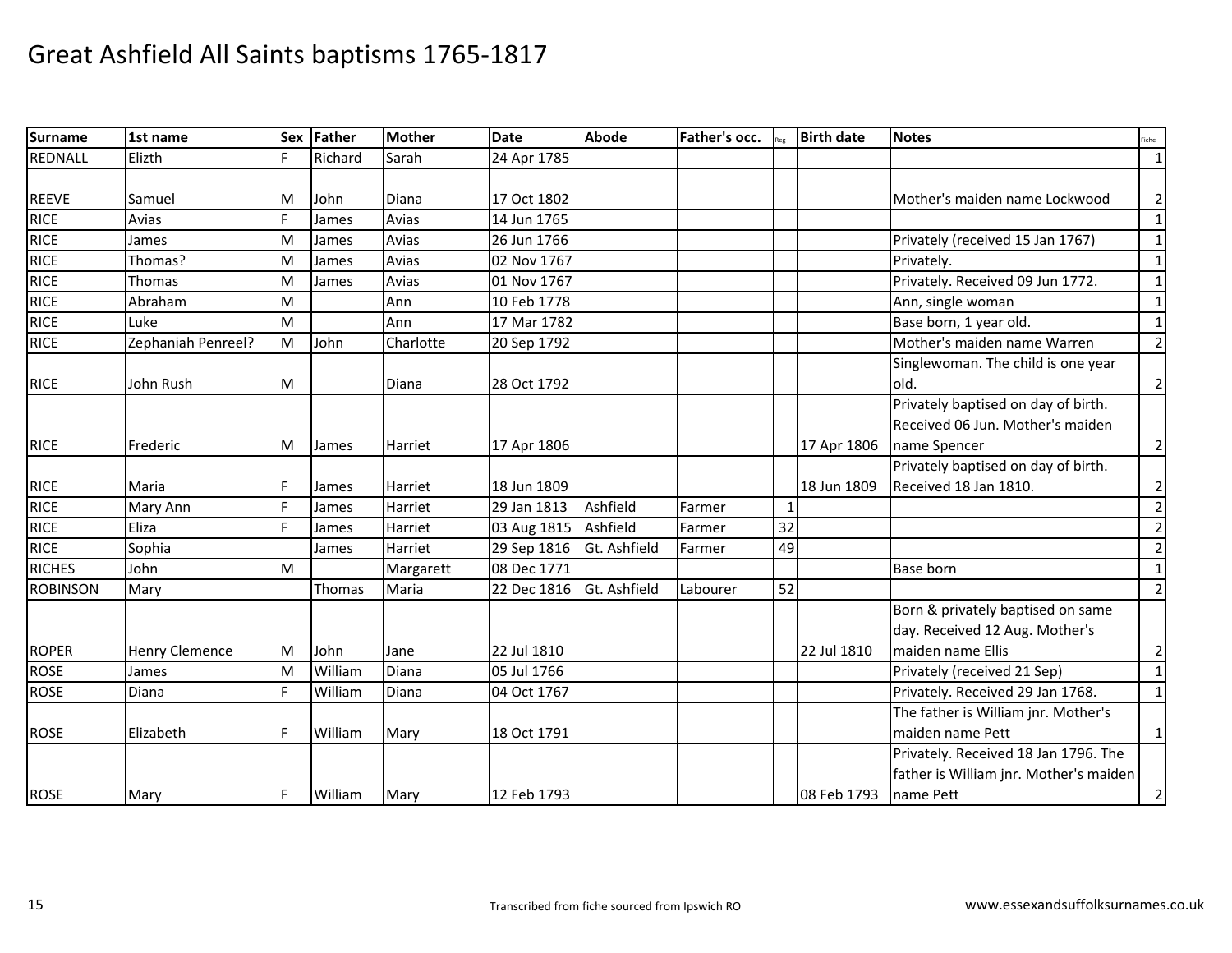| Surname        | 1st name      |   | Sex Father | <b>Mother</b> | <b>Date</b>          | <b>Abode</b> | Father's occ. |                | <b>Birth date</b> | <b>Notes</b>                        | Fiche          |
|----------------|---------------|---|------------|---------------|----------------------|--------------|---------------|----------------|-------------------|-------------------------------------|----------------|
|                |               |   |            |               |                      |              |               |                |                   | The father is William jnr. Mother's |                |
| <b>ROSE</b>    | Caroline      | F | William    | Mary          | 30 Jul 1797          |              |               |                | 02 Sep *          | maiden name Pett                    | $\overline{2}$ |
|                |               |   |            |               |                      |              |               |                |                   | Privately baptised. Received 08 Mar |                |
|                |               |   |            |               |                      |              |               |                |                   | 1812. Mother's maiden name          |                |
| <b>ROSIER</b>  | James         | м | James      | Sarah         | 29 Nov 1811          |              |               |                |                   | Hubbard                             | $\overline{2}$ |
| <b>RUDDOCK</b> | John          | M | Richard    | Rebecca       | 09 Oct 1808          |              |               |                |                   | Mother's maiden name Moss           | $\overline{2}$ |
| <b>RUDDOCK</b> | Mary          |   | Richard    | Rebecca       | 28 Jan 1810          |              |               |                |                   | Mother's maiden name Moss           | $\overline{2}$ |
| <b>RUDDOCK</b> | John          | M | Richard    | Rebecca       | 30 Dec 1810          |              |               |                |                   | Mother's maiden name Moss           | $\overline{2}$ |
| <b>RUDDOCK</b> | Eliza         |   | Richard    | Rebecca       | 31 Jan 1813          | Ashfield     | Labourer      | $\overline{2}$ |                   |                                     | $\overline{2}$ |
| <b>RUDLAND</b> | Mary Ann      |   | Disney     | Elizabeth     | 03 Apr 1814          | Ashfield     | Labourer      | 16             |                   |                                     | 2              |
| <b>SADLER</b>  | Sarah         |   | Thomas     | Elizabeth     | 15 Nov 1766          |              |               |                |                   |                                     | $\mathbf{1}$   |
| <b>SADLER</b>  | Mary          |   | Thos       | Ann           | 13 Aug 1766          |              |               |                |                   | Privately (received 22 Feb 1767)    | $\mathbf{1}$   |
| <b>SADLER</b>  | Mary          | E | Thomas     | Elizth        | 22 May 1768          |              |               |                |                   |                                     | 1              |
| <b>SADLER</b>  | James         | M | Thomas     | Elizth        | 19 Dec 1769          |              |               |                |                   |                                     | $\mathbf{1}$   |
| <b>SADLER</b>  | John          | M | Thomas     | Anne          | 28 Jul 1771          |              |               |                |                   |                                     | $\mathbf{1}$   |
| <b>SADLER</b>  | Margarett     |   | Thos       | Elizth        | 02 Sep 1771          |              |               |                |                   |                                     | $\mathbf{1}$   |
| <b>SADLER</b>  | Isabella      | Е | Thomas     | Isabella      | 02 Jan 1791          |              |               |                |                   | Mother's maiden name Denny          | $\mathbf{1}$   |
| <b>SADLER</b>  | Maria         | F | Thomas     | Isabella      | 10 May 1795          |              |               |                | * * 1793          | Mother's maiden name Denny          | $\overline{2}$ |
|                |               |   |            |               |                      |              |               |                |                   | Mother's maiden name Denny. The     |                |
| <b>SADLER</b>  | John          | M | Thomas     | Isabella      | 25 Dec 1796          |              |               |                |                   | father is deceased.                 | $\overline{2}$ |
| <b>SCASE</b>   | William       | M | Edward     | Lydia         | 13 Mar 1814          | Ashfield     | Labourer      | 15             |                   |                                     | $\overline{2}$ |
| <b>SCASE</b>   | William       |   | John       | Mary          | 22 Sep 1816          | Gt. Ashfield | Labourer      | 48             |                   |                                     | $\overline{2}$ |
| <b>SCASE</b>   | Hannah        | F | Edward     | Lydia         | 02 Feb 1817          | Gt. Ashfield | Labourer      | 54             |                   |                                     | $\overline{2}$ |
| <b>SEAMAN</b>  | Mary          |   | John       | Mary          | 06 Sep 1772          |              |               |                |                   | Privately. Received 11 Jan 1775.    | $\mathbf{1}$   |
| <b>SEAMAN</b>  | John          | M | John       | Mary          | 13 Aug 1775          |              |               |                |                   |                                     | $\mathbf{1}$   |
| <b>SHAVE</b>   | Ann           |   |            | Mary          | 20 Dec 1775          |              |               |                |                   | <b>Base born</b>                    | $\mathbf{1}$   |
|                |               |   |            |               |                      |              |               |                |                   |                                     |                |
|                |               |   |            |               |                      |              |               |                |                   | Shave, Thomas, natural son of Mary  |                |
| <b>SHAVE</b>   | <b>Thomas</b> | м | Thos       | Mary          | 19 Jan 1777          |              |               |                |                   | (Thos Causton his reputed father)   | 1              |
| <b>SHAVE</b>   | Dorothy       |   |            | Mary          | 06 Sep 1778          |              |               |                |                   | <b>Base born</b>                    | $\mathbf{1}$   |
| <b>SHAVE</b>   | Thomas        | M |            | Mary          | 02 Jun 1782          |              |               |                |                   | <b>Base born</b>                    | 1              |
| <b>SHAVE</b>   | Susanna       | E | William    | Ann           | 03 Dec 1813 Ashfield |              | Miller        | 11             |                   |                                     | $\overline{2}$ |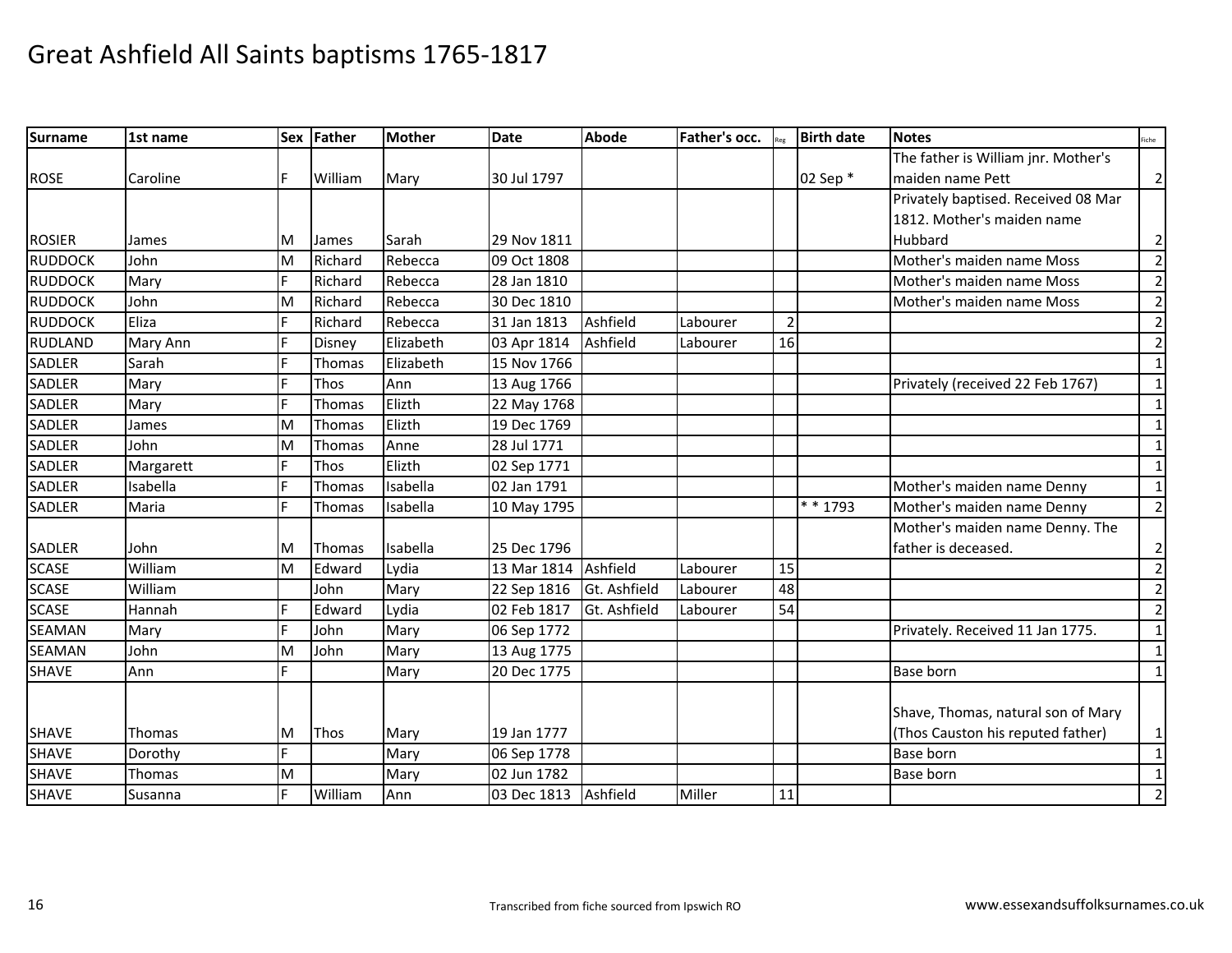| <b>Surname</b>  | 1st name             |   | Sex Father    | <b>Mother</b> | <b>Date</b> | <b>Abode</b> | Father's occ. |    | <b>Birth date</b> | <b>Notes</b>                          | Fiche          |
|-----------------|----------------------|---|---------------|---------------|-------------|--------------|---------------|----|-------------------|---------------------------------------|----------------|
| <b>SHAVE</b>    | Susan                |   | William       | Mary          | 08 Sep 1816 | Gt. Ashfield | Carpenter     | 46 |                   |                                       | $\overline{2}$ |
| <b>SHAVE</b>    | William              |   | William       | Mary          | 08 Sep 1816 | Gt. Ashfield | Carpenter     | 47 |                   |                                       | $\mathbf{2}$   |
| <b>SHEN</b>     | Mary                 |   | Israel        | Elizabeth     | 06 Jan 1782 |              |               |    |                   |                                       | $\mathbf{1}$   |
| <b>SHIN</b>     | Elizabeth            |   | Israel        | Eliz.         | 02 Jul 1769 |              |               |    |                   |                                       | $\mathbf{1}$   |
| <b>SHIN</b>     | Elizabeth            |   | Israel        | Elizth        | 13 Jan 1771 |              |               |    |                   |                                       | $\mathbf 1$    |
| <b>SHIN</b>     | Israel               | M | Israel        | Elizth        | 08 Nov 1772 |              |               |    |                   | Privately.                            | $\mathbf{1}$   |
| <b>SHIN</b>     | Israel               | M | Israel        | Elizth        | 27 Mar 1774 |              |               |    |                   |                                       | $\mathbf{1}$   |
| <b>SHIN</b>     | John                 | M | Israel        | Elizth        | 09 Feb 1777 |              |               |    |                   |                                       | $\mathbf{1}$   |
| <b>SHIN</b>     | William              | M | Israel        | Elizth        | 28 Feb 1779 |              |               |    |                   |                                       | $\mathbf{1}$   |
| <b>SHIN</b>     | Harriet Maria        | E | Israel        | Elizabeth     | 06 Jul 1783 |              |               |    |                   |                                       | $\mathbf{1}$   |
| <b>SHIN</b>     | John                 | M | William       | Elizabeth     | 25 Oct 1807 |              |               |    |                   | Mother's maiden name Adkins           | $\overline{2}$ |
| <b>SKASE</b>    | Elizabeth            |   | Edward        | Lydia         | 17 May 1812 |              |               |    |                   | Mother's maiden name Moore            | $\overline{2}$ |
| <b>SMITH</b>    | Susan                |   |               | Rachel        | 26 Jul 1801 |              |               |    |                   | Singlewoman                           | $\overline{2}$ |
| <b>SMITH</b>    | Robert               | M | Robert        | Sarah         | 24 Jan 1802 |              |               |    |                   | Mother's maiden name Bream            | $\overline{2}$ |
|                 |                      |   |               |               |             |              |               |    |                   | Smith, & Mary, twins of Rachel,       |                |
| <b>SMITH</b>    |                      |   |               | Rachel        | 01 Jan 1804 |              |               |    |                   | singlewoman.                          | $\overline{2}$ |
|                 |                      |   |               |               |             |              |               |    |                   | Smith, _____ & Mary, twins of Rachel, |                |
| <b>SMITH</b>    | Mary                 |   |               | Rachel        | 01 Jan 1804 |              |               |    |                   | singlewoman.                          | $\overline{2}$ |
|                 |                      |   |               |               |             |              |               |    |                   | Singlewoman. Privately baptised 21    |                |
| <b>STOAKES</b>  | John Syret           | M |               | Elizabeth     | 29 Jan 1799 |              |               |    |                   | May 1797                              | $\overline{2}$ |
|                 |                      |   |               |               |             |              |               |    |                   | Privately. Received in 1792. Mother's |                |
|                 |                      |   |               |               |             |              |               |    |                   | surname (Mee) is from her previous    |                |
| <b>STURGEON</b> | <b>Thomas Bennet</b> | M | <b>Thomas</b> | Catherine     | 25 Dec 1789 |              |               |    |                   | marriage                              | $\mathbf{1}$   |
|                 |                      |   |               |               |             |              |               |    |                   |                                       |                |
|                 |                      |   |               |               |             |              |               |    |                   | Received into the church. Had been    |                |
|                 |                      |   |               |               |             |              |               |    |                   | privately baptised on 05 Jan 179_.    |                |
|                 |                      |   |               |               |             |              |               |    |                   | Mother's surname (Mee) is from her    |                |
| <b>STURGEON</b> | Mary Ann             | F | Thomas        | Catherine     | 17 May 1795 |              |               |    |                   | previous marriage                     | $\overline{2}$ |
|                 |                      |   |               |               |             |              |               |    |                   | Privately. Received 28 Jan 1798.      |                |
|                 |                      |   |               |               |             |              |               |    |                   | Mother's surname (Mee) is from her    |                |
| <b>STURGEON</b> | Maria                | F | Thomas        | Catherine     | * Aug 1795  |              |               |    |                   | previous marriage.                    | $\mathbf{2}$   |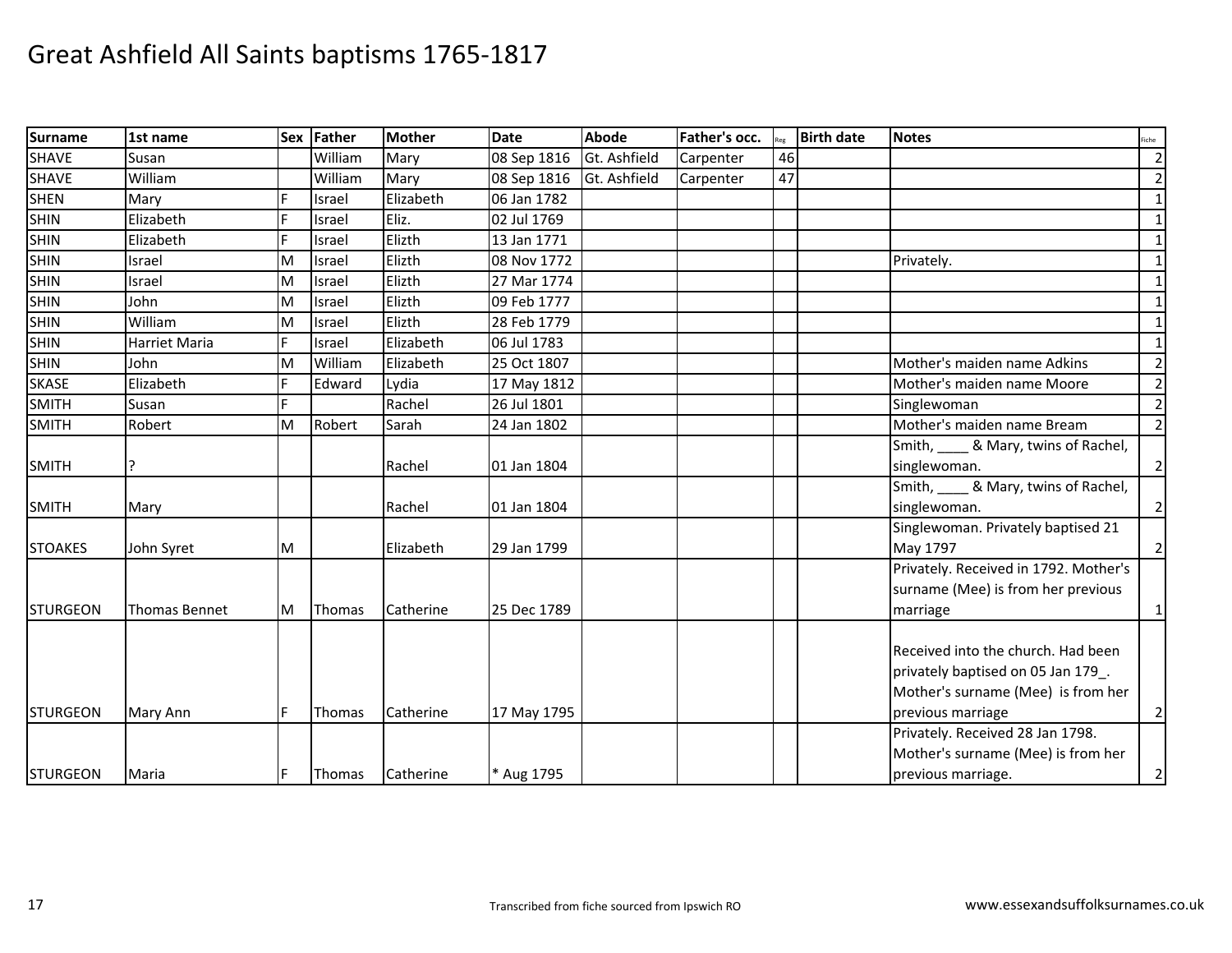| <b>Surname</b>  | 1st name              |   | Sex Father    | Mother    | <b>Date</b> | Abode | Father's occ. | <b>Birth date</b> | <b>Notes</b>                         | Fiche          |
|-----------------|-----------------------|---|---------------|-----------|-------------|-------|---------------|-------------------|--------------------------------------|----------------|
|                 |                       |   |               |           |             |       |               |                   | Privately. Received 21 May 1799.     |                |
|                 |                       |   |               |           |             |       |               |                   | Mother's surname (Mee) is from her   |                |
| <b>STURGEON</b> | Peter?                | M | <b>Thoams</b> | Catherine | 14 Oct 1798 |       |               |                   | previous marriage.                   | $\overline{2}$ |
| <b>SYRET</b>    | Henery                | M | Richard       | Susan     | 12 Aug 1787 |       |               |                   | Mother's maiden name Osborn          | $\mathbf{1}$   |
| <b>SYRET</b>    | Ann                   | M | Richard       | Susan     | 12 Aug 1787 |       |               |                   | Mother's maiden name Osborn          | $\mathbf{1}$   |
| <b>SYRET</b>    | William               | M | Francis       | Elizabeth | 29 Jan 1799 |       |               |                   | Mother's maiden name Stoakes         | $\overline{2}$ |
| <b>SYRETT</b>   | William               | M | Richard       | Susan     | 29 Jun 1794 |       |               |                   | Mother's maiden name Osborn          | $\overline{2}$ |
| <b>SYRETT</b>   | <b>Robert Francis</b> | M | John          | Elizth    | 08 Jul 1801 |       |               |                   | Privately. Mother's maiden name *ker | $\overline{2}$ |
|                 |                       |   |               |           |             |       |               |                   | Mother's surname (Wellham) is from   |                |
| <b>THEOBALD</b> | Elizth                | F | John          | Ann       | 10 Mar 1788 |       |               |                   | her previous marriage                | $\mathbf{1}$   |
|                 |                       |   |               |           |             |       |               |                   | The mother's surname (Wellham) is    |                |
| <b>THEOBALD</b> | Sarah                 | F | John          | Ann       | 14 Feb 1790 |       |               |                   | from her previous marriage           | $\mathbf{1}$   |
| <b>THROWER</b>  | Samuel                | M | Samuel        | Sarah     | 08 Sep 1805 |       |               |                   | Mother's maiden name He d            | $\overline{2}$ |
| <b>THROWER</b>  | James                 | M | James         | Sarah     | 15 Aug 1807 |       |               |                   | Mother's maiden name Herd            | $\overline{2}$ |
| <b>TURNER</b>   | Susan                 |   |               | Sarah     | 06 Jan 1805 |       |               |                   | Singlewoman                          | $\overline{2}$ |
| <b>VINCENT</b>  | Sarah                 |   | Jaes          | Rebecca   | 26 Jul 1801 |       |               |                   | Mother's maiden name Mully           | $\overline{2}$ |
| <b>VINSON</b>   | Rebecca               |   | James         | Rebecca   | 02 Sep 1798 |       |               |                   | Mother's maiden name Mully           | $\overline{2}$ |
| <b>WARD</b>     | Ann                   |   | Ed*nd         | Ann       | 17 Mar 1782 |       |               |                   |                                      | $\mathbf{1}$   |
| <b>WARD</b>     | Edmund                | M | Edmund        | Ann       | 26 Feb 1786 |       |               |                   | P.                                   | 1              |
| <b>WARD</b>     | Sophia                | F | Edmd          | Ann       | 11 Mar 1787 |       |               |                   | Mother's maiden name Rice            | $\mathbf{1}$   |
| <b>WARREN</b>   | William               | M | Robert        | Mary      | 31 Jan 1765 |       |               |                   | Privately (received 22 May)          | 1              |
| <b>WARREN</b>   | John                  | M | William       | Mary      | 19 Apr 1767 |       |               |                   |                                      | 1              |
| <b>WARREN</b>   | Sarah                 |   | John          | Sarah     | 28 Nov 1767 |       |               |                   |                                      | $\mathbf{1}$   |
| <b>WARREN</b>   | John                  | M | John          | Sarah     | 18 Mar 1769 |       |               |                   |                                      | $\mathbf{1}$   |
| <b>WARREN</b>   | Richard               | M | Wm            | Mary      | 02 Sep 1769 |       |               |                   |                                      | $\mathbf{1}$   |
| <b>WARREN</b>   | Mary                  | F | John          | Sarah     | 18 Sep 1774 |       |               |                   | The father is "John jnr."            | $\mathbf{1}$   |
| <b>WARREN</b>   | Mary                  |   | James         | Mary      | 07 Feb 1775 |       |               |                   |                                      | $\mathbf{1}$   |
| <b>WARREN</b>   | Reuben                | M | James         | Mary      | 20 May 1776 |       |               |                   |                                      | $\mathbf{1}$   |
| <b>WARREN</b>   | Issachar              | M | James         | Mary      | 02 Feb 1778 |       |               |                   |                                      | 1              |
| <b>WARREN</b>   | James                 | M | James         | Mary      | 01 Oct 1779 |       |               |                   |                                      | $\mathbf{1}$   |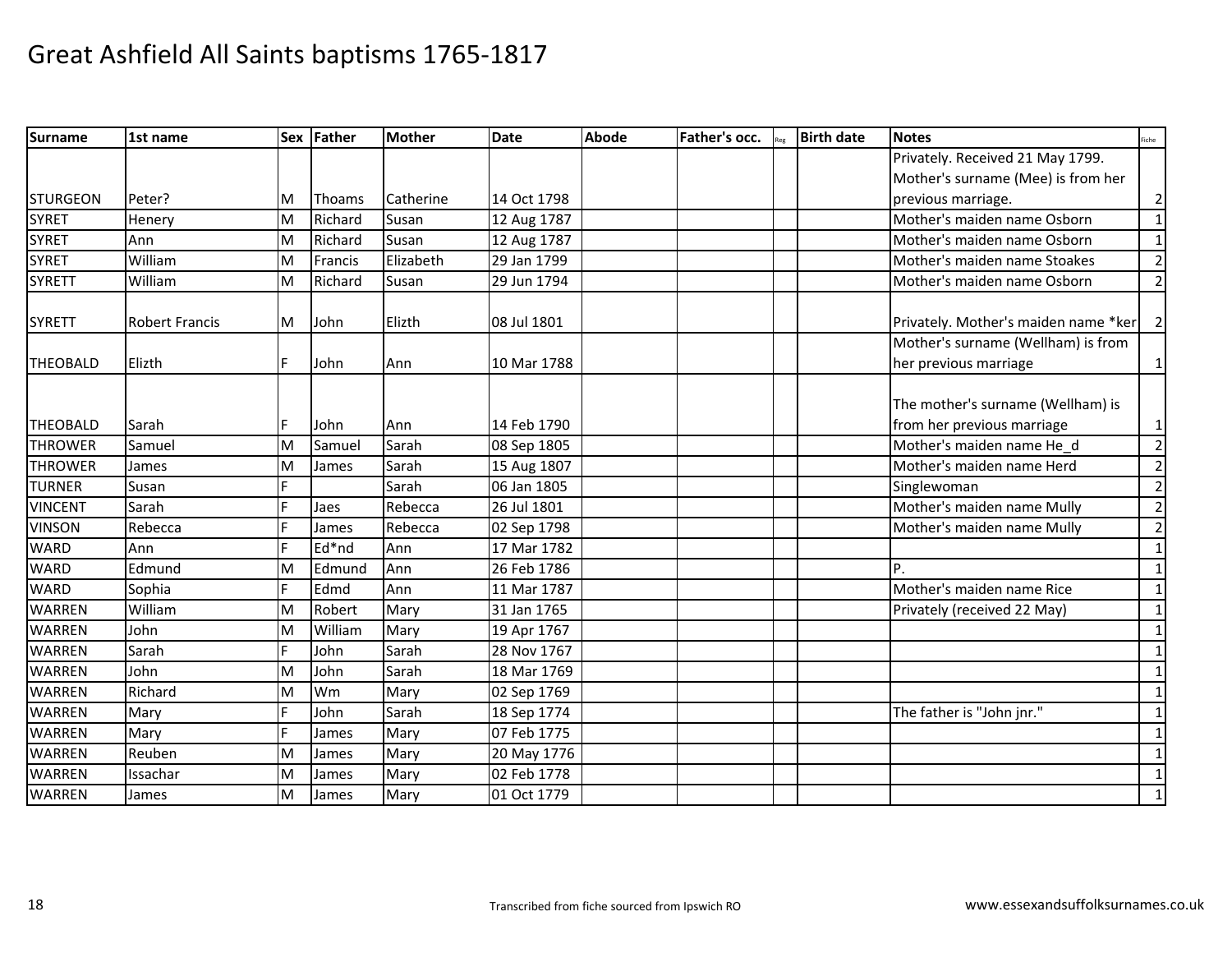| <b>Surname</b> | 1st name             | <b>Sex</b> | Father     | <b>Mother</b> | <b>Date</b> | <b>Abode</b> | Father's occ. |    | <b>Birth date</b> | <b>Notes</b>                                                     | Fiche          |
|----------------|----------------------|------------|------------|---------------|-------------|--------------|---------------|----|-------------------|------------------------------------------------------------------|----------------|
| <b>WARREN</b>  | <b>Thomas</b>        | M          | John       | Sal?          | 25 Jun 1780 |              |               |    |                   |                                                                  | $\mathbf{1}$   |
| <b>WARREN</b>  | Nathan               | м          | James      | Mary          | 17 Jun 1781 |              |               |    |                   |                                                                  | $\mathbf{1}$   |
| <b>WARREN</b>  | David                | M          | James      | Mary          | 07 Dec 1783 |              |               |    |                   |                                                                  | $\mathbf{1}$   |
| <b>WARREN</b>  | <b>Thomas Turner</b> | M          | James      | Mary          | 12 Jun 1785 |              |               |    |                   | Mother's maiden name Turner                                      | $\mathbf{1}$   |
| <b>WARREN</b>  | <b>Bridget</b>       | Ė          | John       | Sarah         | 07 Jun 1786 |              |               |    |                   | Mother's maiden name Pryor                                       | $\mathbf{1}$   |
| <b>WARREN</b>  | Turner               | M          | James      | Mary          | 22 Apr 1787 |              |               |    |                   | Mother's maiden name Turner                                      | $\mathbf{1}$   |
| <b>WARREN</b>  | Issacher             | M          | Rheuben    | Elizabeth     | 05 Nov 1797 |              |               |    |                   | Mother's maiden name Cocksedge                                   | $\overline{2}$ |
|                |                      |            |            |               |             |              |               |    |                   | Privately baptised on day of birth.                              |                |
|                |                      |            |            |               |             |              |               |    |                   | Received 21 Oct. Mother's maiden                                 |                |
| <b>WARREN</b>  | Elizabeth            | F          | John       | Mary          | 24 Sep 1804 |              |               |    | 24 Sep 1804       | name Sadler                                                      | $\overline{2}$ |
|                |                      |            |            |               |             |              |               |    |                   | Born & privately baptised 10 Mar                                 |                |
| <b>WARREN</b>  | James                | M          | John       | Mary          | 02 Jun 1811 |              |               |    | 10 Mar *          | last." The mother is "late a widow."                             | $\overline{2}$ |
| <b>WARREN</b>  | William              | M          | John       | Mary          | 10 Oct 1813 | Ashfield     | Labourer      | 8  |                   |                                                                  | $\overline{2}$ |
| <b>WARREN</b>  | David                | M          | Nathan     | Susan         | 06 Mar 1814 | Ashfield     | Bricklayer    | 13 |                   |                                                                  | $\overline{2}$ |
| <b>WARREN</b>  | Susan                | Ė          | John       | Mary          | 02 Jul 1815 | Ashfield     | Farmer        | 30 |                   |                                                                  | $\overline{2}$ |
| <b>WARREN</b>  | Margaret             |            | Nathan     | Susan         | 16 Jun 1816 | Gt. Ashfield | Bricklayer    | 39 |                   |                                                                  | $\mathbf{2}$   |
| <b>WARREN</b>  | Lewis Jacob          | м          | James      | Sarah         | 15 Dec 1816 | Gt. Ashfield | Labourer      | 51 |                   |                                                                  | $\overline{2}$ |
| <b>WELHAM</b>  | Wynifred             | M          | <b>Nun</b> | Ann           | 18 Jan 1784 |              |               |    |                   | The entry reads "son of".                                        | $\mathbf{1}$   |
| <b>WELLHAM</b> | Susanna              | F.         | Nunn       | Ann           | 05 Mar 1780 |              |               |    |                   |                                                                  | $\mathbf{1}$   |
| <b>WELLS</b>   | James                | M          | James      | Frances       | 10 Jul 1796 |              |               |    |                   | Privately. Received 16 Jul 1797.<br>Mother's maiden name Fulcher | $\overline{2}$ |
| <b>WHITTEN</b> | John Hunt            | M          | John       | Alice         | 09 Feb 1777 |              |               |    |                   | The father is "John jnr"                                         | $\mathbf 1$    |
| <b>WHITTEN</b> | Alice                | F.         | John       | Alice         | 20 Sep 1778 |              |               |    |                   | The father is "John jnr."                                        | $\mathbf{1}$   |
| <b>WHITTEN</b> | Rhoda                |            | John       | Alice         | 20 Feb 1780 |              |               |    |                   | The father is "John Whitten jnr." The<br>mother is "late Hunt."  | $\mathbf{1}$   |
| <b>WHITTEN</b> | Ann                  | F          | John       | Alice         | 08 Jul 1781 |              |               |    |                   | The father is "John jnr."                                        | $\mathbf{1}$   |
| <b>WHITTEN</b> | Henry                | M          | John       | Alice         | 29 Jun 1783 |              |               |    |                   | The father is "John Whitten jnr." The<br>mother is "late Hunt."  | $\mathbf{1}$   |
| <b>WHITTON</b> | Jemima               |            | John       | Sarah         | 15 Mar 1766 |              |               |    |                   |                                                                  | $\mathbf{1}$   |
| <b>WHITTON</b> | Mary                 |            | John       | Alice         | 03 Apr 1785 |              |               |    |                   | The father is "John jnr."                                        | $\mathbf{1}$   |